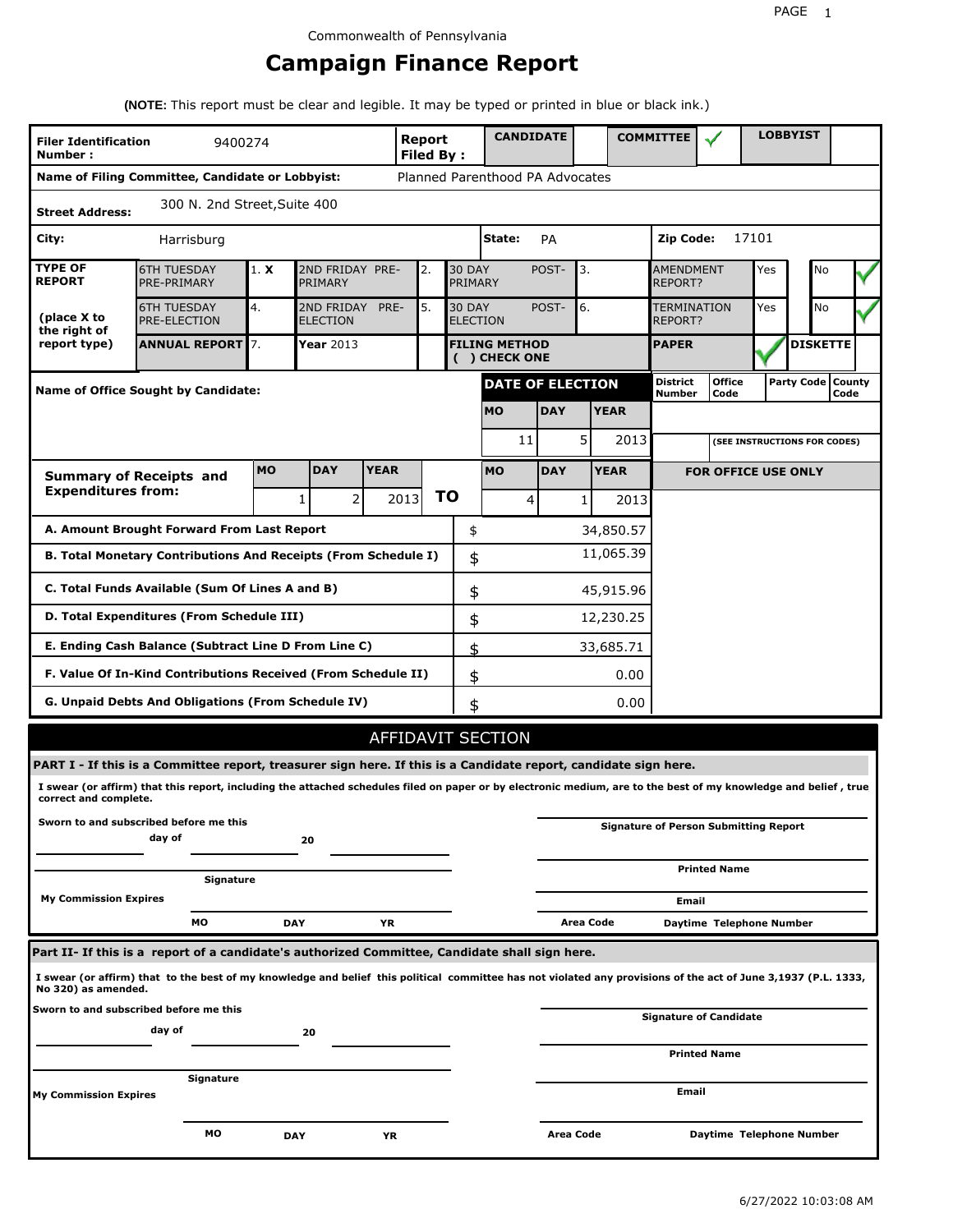# **SCHEDULE I CONTRIBUTIONS AND RECEIPTS**

**Detailed Summary Page**

| <b>Name of Filing Committee or Candidate</b>                                                                                                                                                | <b>Reporting Period</b> |                |           |
|---------------------------------------------------------------------------------------------------------------------------------------------------------------------------------------------|-------------------------|----------------|-----------|
| Planned Parenthood PA Advocates                                                                                                                                                             | From:                   | $1/2/2013$ To: | 4/1/2013  |
| 1. Unitemized Contributions Received - \$50.00 or Less Per Contributor                                                                                                                      |                         |                |           |
| <b>TOTAL for the Reporting Period</b>                                                                                                                                                       | (1)                     | \$             | 3,650.39  |
| 2. Contributions Received - \$50.01 To \$250.00 (From Part A and Part B)                                                                                                                    |                         |                |           |
| <b>Contributions Received From Political Committees (Part A)</b>                                                                                                                            |                         | \$             | 0.00      |
| All Other Contributions (Part B)                                                                                                                                                            |                         | \$             | 6,015.00  |
| <b>TOTAL for the Reporting Period</b>                                                                                                                                                       | (2)                     | \$             | 6,015.00  |
| 3. Contributions Received Over \$250.00 (From Part C and Part D)                                                                                                                            |                         |                |           |
| <b>Contributions Received From Political Committees (Part C)</b>                                                                                                                            |                         | \$             |           |
|                                                                                                                                                                                             |                         |                | 0.00      |
| All Other Contributions (Part D)                                                                                                                                                            |                         | \$             | 1,400.00  |
| <b>TOTAL for the Reporting Period</b>                                                                                                                                                       | (3)                     | \$             | 1,400.00  |
| 4. Other Receipts, Refunds, Interest Earned, Returned Checks, Etc. (From Part E)                                                                                                            |                         |                |           |
| <b>TOTAL for the Reporting Period</b>                                                                                                                                                       | (4)                     | \$             | 0.00      |
|                                                                                                                                                                                             |                         |                |           |
| Total Monetary Contributions and Receipts During this Reporting Period (Add and enter amount<br>totals from Boxes 1,2,3 and 4; also enter this amount on Page1, Report Cover Page, Item B.) |                         | \$             | 11,065.39 |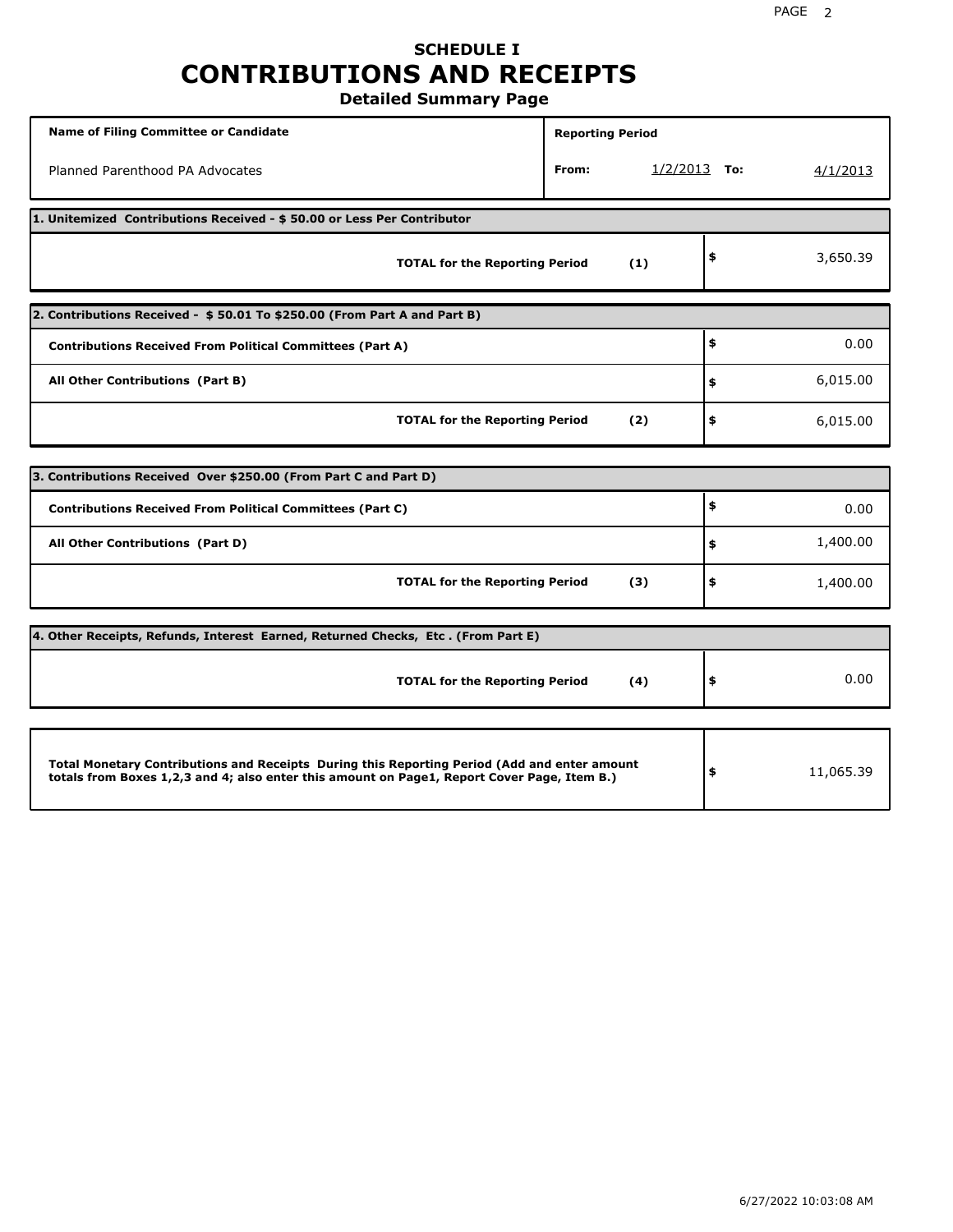## **PART A CONTRIBUTIONS RECEIVED FROM POLITICAL COMMITTEES**

**\$50.01 TO \$250.00**

 **Use this Part to itemize only contributions received from political committees with an aggregate value from \$50.01 to \$250.00 in the reporting period.**

|                                            | <b>Name of Filing Committee or Candidate</b>                                 |                   |           | <b>Reporting Period</b> |             |    |                   |
|--------------------------------------------|------------------------------------------------------------------------------|-------------------|-----------|-------------------------|-------------|----|-------------------|
|                                            |                                                                              |                   | From:     |                         | To:         |    |                   |
|                                            |                                                                              |                   |           | <b>DATE</b>             |             |    | <b>AMOUNT</b>     |
| <b>Full Name of Contributing Committee</b> |                                                                              |                   | <b>MO</b> | <b>DAY</b>              | <b>YEAR</b> |    |                   |
| <b>Mailing Address</b>                     |                                                                              |                   |           |                         |             | \$ | 0.00              |
| City                                       | <b>State</b>                                                                 | Zip Code (Plus 4) |           |                         |             |    |                   |
|                                            |                                                                              |                   |           |                         |             |    | <b>PAGE TOTAL</b> |
|                                            | Enter Grand Total of Part A on Schedule I, Detailed Summary Page, Section 2. |                   |           |                         |             | \$ | 0.00              |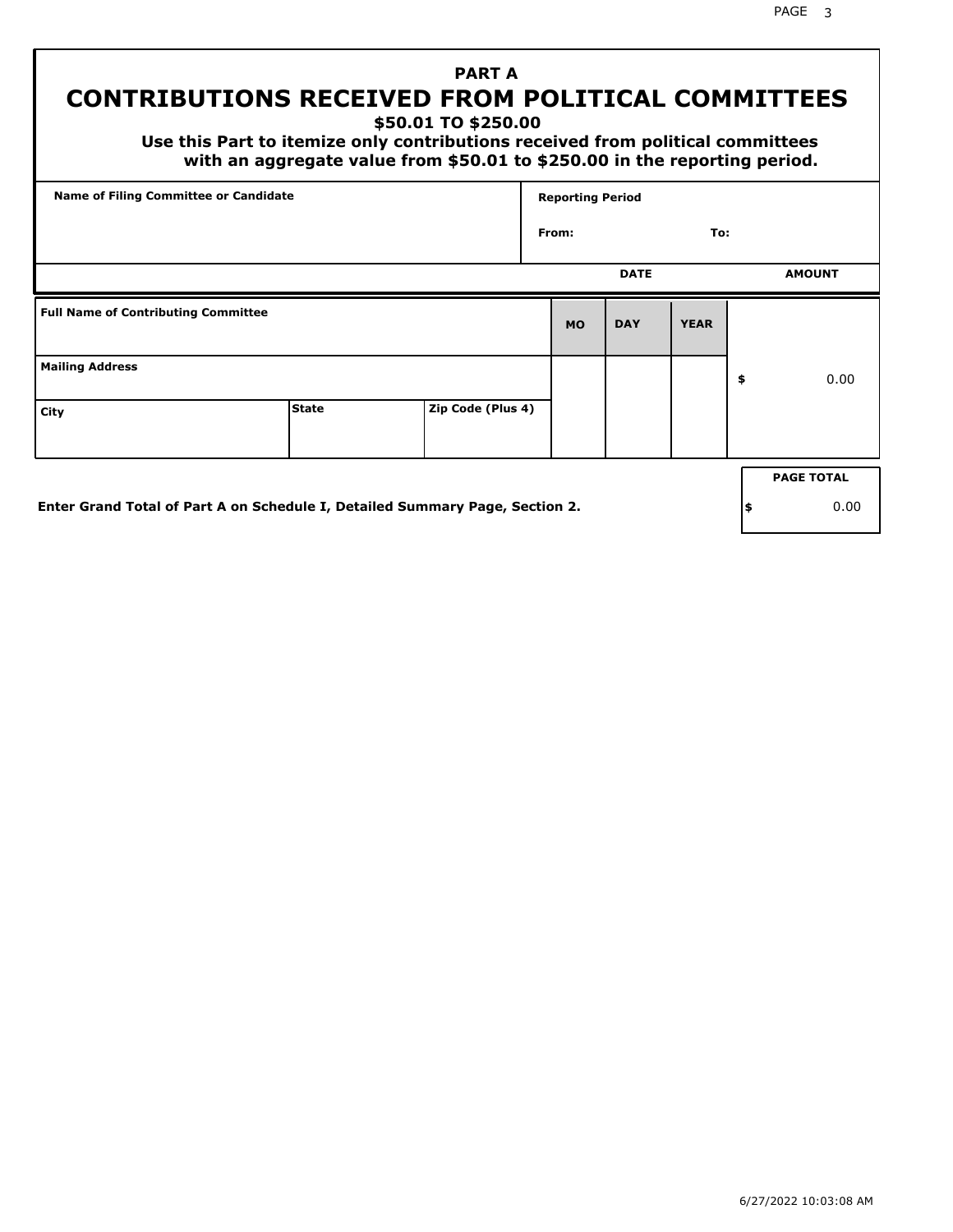| Use this Part to itemize all other contributions with an aggregate value from |                           | <b>PART B</b><br><b>ALL OTHER CONTRIBUTIONS</b><br>\$50.01 TO \$250.00<br>\$50.01 to \$250.00 in the reporting period.<br>(Exclude contributions from political committees reported in Part A) |                         |             |                        |               |
|-------------------------------------------------------------------------------|---------------------------|------------------------------------------------------------------------------------------------------------------------------------------------------------------------------------------------|-------------------------|-------------|------------------------|---------------|
| <b>Name of Filing Committee or Candidate</b>                                  |                           |                                                                                                                                                                                                | <b>Reporting Period</b> |             |                        |               |
| Planned Parenthood PA Advocates                                               |                           |                                                                                                                                                                                                | From:                   |             | <u>1/2/2013</u><br>To: | 4/1/2013      |
|                                                                               |                           |                                                                                                                                                                                                |                         | <b>DATE</b> |                        | <b>AMOUNT</b> |
| <b>Full Name of Contributor</b><br>Dorothy McCabe                             |                           |                                                                                                                                                                                                | <b>MO</b>               | <b>DAY</b>  | <b>YEAR</b>            |               |
| <b>Mailing Address</b><br>443 Saint Davids Avenue                             |                           |                                                                                                                                                                                                |                         |             |                        | 75.00<br>\$   |
| City<br>St Davids                                                             | <b>State</b>              | Zip Code (Plus 4)                                                                                                                                                                              | 1                       | 3           | 2013                   |               |
|                                                                               | <b>PA</b>                 | 19087                                                                                                                                                                                          |                         |             |                        |               |
| <b>Full Name of Contributor</b><br>Elisabeth Chance                           |                           |                                                                                                                                                                                                | <b>MO</b>               | <b>DAY</b>  | <b>YEAR</b>            |               |
| <b>Mailing Address</b><br>138 Kendal Drive                                    |                           |                                                                                                                                                                                                |                         |             |                        | \$<br>100.00  |
| City<br>Kennett Square                                                        | <b>State</b><br><b>PA</b> | Zip Code (Plus 4)<br>19348                                                                                                                                                                     | 1                       | 3           | 2013                   |               |
| <b>Full Name of Contributor</b><br>Barbara Tiffany                            |                           |                                                                                                                                                                                                | <b>MO</b>               | <b>DAY</b>  | <b>YEAR</b>            |               |
| <b>Mailing Address</b><br>27 Cafferty Road                                    |                           |                                                                                                                                                                                                |                         |             |                        | 75.00<br>Ş    |
| City<br>Point Pleasant                                                        | <b>State</b><br>PA        | Zip Code (Plus 4)<br>18950                                                                                                                                                                     | 1                       | 3           | 2013                   |               |
| <b>Full Name of Contributor</b><br>Morgan Plant                               |                           |                                                                                                                                                                                                | <b>MO</b>               | <b>DAY</b>  | <b>YEAR</b>            |               |
| <b>Mailing Address</b><br>322 S West Street                                   |                           |                                                                                                                                                                                                |                         |             |                        | 125.00<br>\$  |
| City<br>Carlisle                                                              | <b>State</b><br>PA        | Zip Code (Plus 4)<br>17013                                                                                                                                                                     | 1                       | 3           | 2013                   |               |
| <b>Full Name of Contributor</b><br>Debora Zug                                 |                           |                                                                                                                                                                                                | <b>MO</b>               | <b>DAY</b>  | <b>YEAR</b>            |               |
| <b>Mailing Address</b><br>1164 Saint Andrews Road                             |                           |                                                                                                                                                                                                |                         |             |                        | 250.00<br>\$  |
| City<br>Bryn Mawr                                                             | <b>State</b><br>PA        | Zip Code (Plus 4)<br>19010                                                                                                                                                                     | 1                       | 3           | 2013                   |               |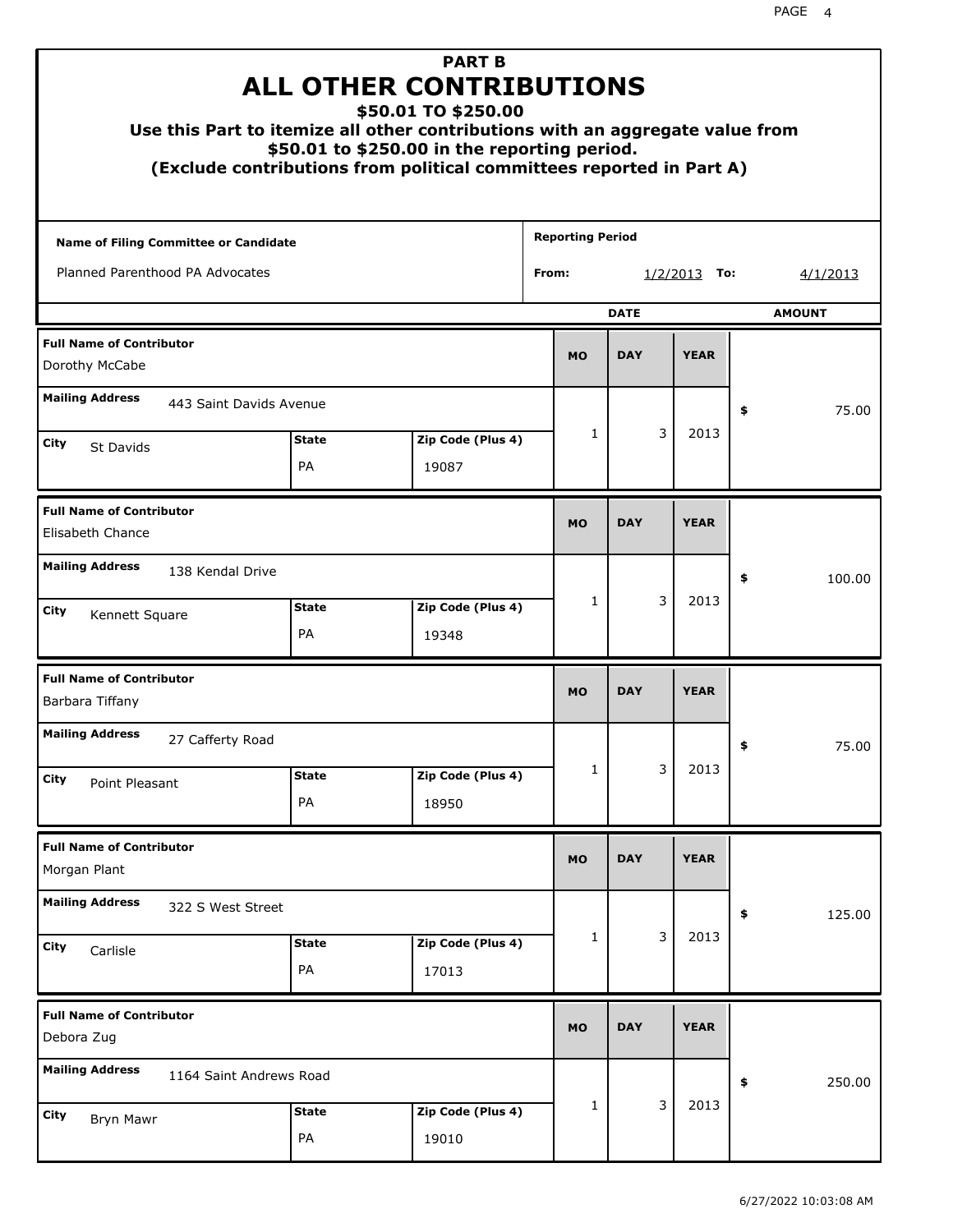| <b>Full Name of Contributor</b><br>Fred Knieriem  |                     |                    |                            | <b>MO</b> | <b>DAY</b> | <b>YEAR</b> |                      |
|---------------------------------------------------|---------------------|--------------------|----------------------------|-----------|------------|-------------|----------------------|
| <b>Mailing Address</b>                            | 1702 Sherwood Ct    |                    |                            |           |            |             | \$<br>100.00         |
| City<br>Allentown                                 |                     | <b>State</b>       | Zip Code (Plus 4)          | 2         | 11         | 2013        |                      |
|                                                   |                     | PA                 | 18109                      |           |            |             |                      |
| <b>Full Name of Contributor</b><br>Carol Novak    |                     |                    |                            | <b>MO</b> | <b>DAY</b> | <b>YEAR</b> |                      |
| <b>Mailing Address</b>                            | 1 Windrow lane      |                    |                            |           |            |             | \$<br>120.00         |
| City<br>Newtown                                   |                     | <b>State</b><br>PA | Zip Code (Plus 4)<br>18940 | 2         | 11         | 2013        |                      |
| <b>Full Name of Contributor</b><br>William Gaboda |                     |                    |                            | <b>MO</b> | <b>DAY</b> | <b>YEAR</b> |                      |
| <b>Mailing Address</b>                            | 1230 Ash Lane       |                    |                            |           |            |             | \$<br>150.00         |
| City<br>Yardley                                   |                     | <b>State</b><br>PA | Zip Code (Plus 4)<br>19067 | 2         | 11         | 2013        |                      |
|                                                   |                     |                    |                            |           |            |             |                      |
| <b>Full Name of Contributor</b><br>Kathy Boockvar |                     |                    |                            | <b>MO</b> | <b>DAY</b> | <b>YEAR</b> |                      |
| <b>Mailing Address</b>                            | 76 Pine Valley Road |                    |                            |           |            |             | 75.00<br>\$          |
| City<br>Doylestown                                |                     | <b>State</b><br>PA | Zip Code (Plus 4)<br>18901 | 2         | 11         | 2013        |                      |
| <b>Full Name of Contributor</b><br>Sandra Dinoff  |                     |                    |                            | <b>MO</b> | DAY        | YEAK        |                      |
| <b>Mailing Address</b>                            | 17 Red leaf Lane    |                    |                            |           |            |             | 250.00<br>$\pmb{\$}$ |
| City<br>Lancaster                                 |                     | <b>State</b><br>PA | Zip Code (Plus 4)<br>17602 | 2         | $11\,$     | 2013        |                      |
| <b>Full Name of Contributor</b><br>Cocorico Corp  |                     |                    |                            | <b>MO</b> | <b>DAY</b> | <b>YEAR</b> |                      |
| <b>Mailing Address</b>                            | 139 41st Street     |                    |                            |           |            |             | 175.00<br>\$         |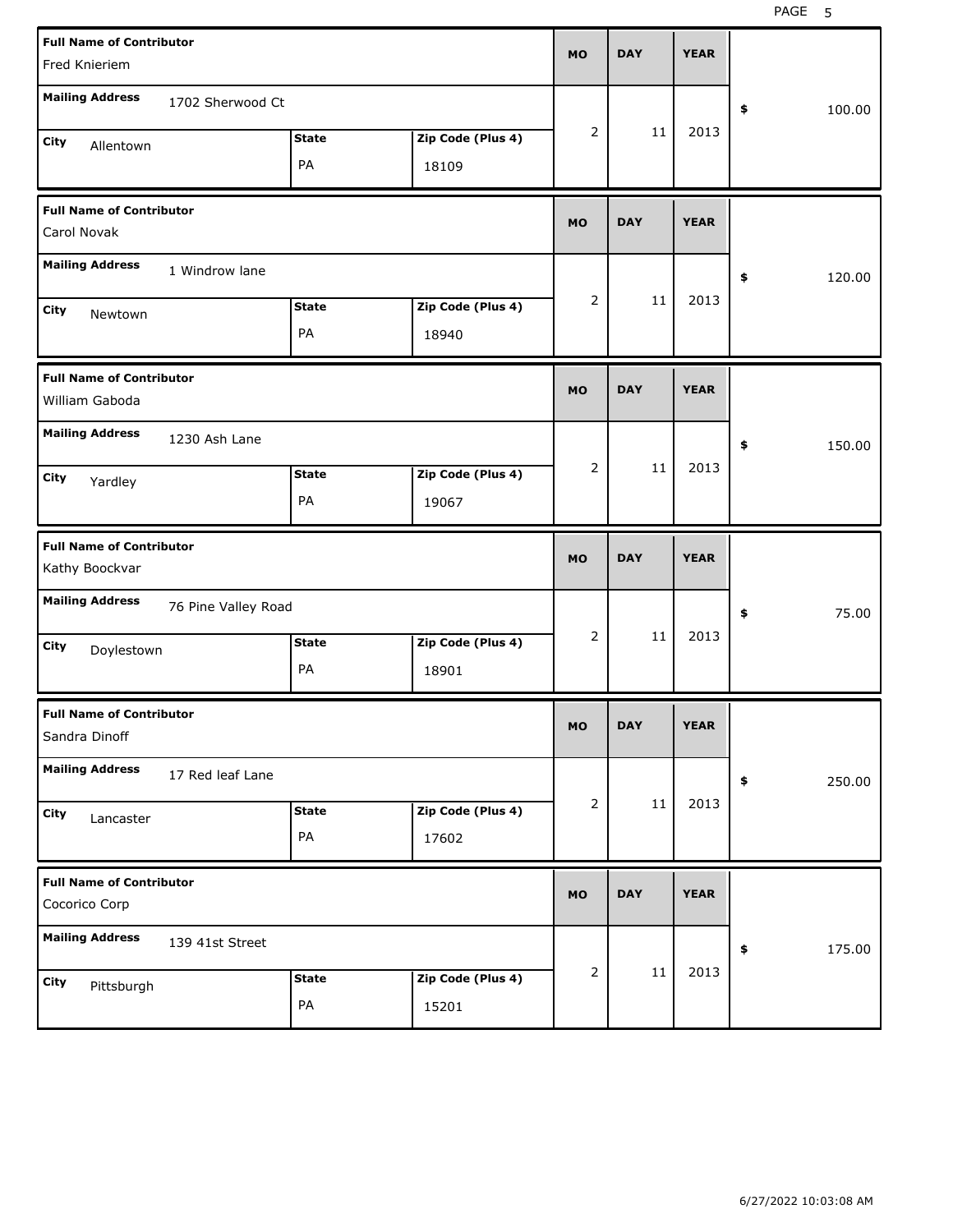| <b>Full Name of Contributor</b><br>Barbara Ventresco |                              |              |                   | <b>MO</b>      | <b>DAY</b> | <b>YEAR</b> |              |
|------------------------------------------------------|------------------------------|--------------|-------------------|----------------|------------|-------------|--------------|
| <b>Mailing Address</b>                               | 320 Mallwyd Road             |              |                   |                |            |             | 100.00<br>\$ |
|                                                      |                              |              |                   | 2              | 11         | 2013        |              |
| City<br>Merion                                       |                              | <b>State</b> | Zip Code (Plus 4) |                |            |             |              |
|                                                      |                              | PA           | 19066             |                |            |             |              |
| <b>Full Name of Contributor</b><br>Jean Homeier      |                              |              |                   | <b>MO</b>      | <b>DAY</b> | <b>YEAR</b> |              |
| <b>Mailing Address</b>                               | 70 Middle Road               |              |                   |                |            |             | 250.00<br>\$ |
|                                                      |                              | <b>State</b> | Zip Code (Plus 4) | 2              | 11         | 2013        |              |
| City<br>bryn Mawr                                    |                              | PA           | 19010             |                |            |             |              |
|                                                      |                              |              |                   |                |            |             |              |
| <b>Full Name of Contributor</b><br>William MacDonald |                              |              |                   | <b>MO</b>      | <b>DAY</b> | <b>YEAR</b> |              |
| <b>Mailing Address</b>                               | 3500 West Chester Pike CH101 |              |                   |                |            |             | 250.00<br>\$ |
| City<br>Newtown Square                               |                              | <b>State</b> | Zip Code (Plus 4) | 2              | 11         | 2013        |              |
|                                                      |                              | PA           | 19073             |                |            |             |              |
|                                                      |                              |              |                   |                |            |             |              |
| <b>Full Name of Contributor</b><br>Robert Donecker   |                              |              |                   | <b>MO</b>      | <b>DAY</b> | <b>YEAR</b> |              |
| <b>Mailing Address</b>                               | 13 Crosslands Drive          |              |                   |                |            |             | \$<br>100.00 |
| City                                                 |                              | <b>State</b> | Zip Code (Plus 4) | 2              | 11         | 2013        |              |
| Kennett Square                                       |                              | PA           | 19348             |                |            |             |              |
| <b>Full Name of Contributor</b><br>Helen Cheromcka   |                              |              |                   | МO             | DAY        | <b>YEAR</b> |              |
| <b>Mailing Address</b>                               | 2241 Aquatong Road           |              |                   |                |            |             | 250.00<br>\$ |
| City                                                 |                              | <b>State</b> | Zip Code (Plus 4) | $\overline{2}$ | 26         | 2013        |              |
| New Hope                                             |                              | PA           | 18938             |                |            |             |              |
| <b>Full Name of Contributor</b><br>Carleen Myers     |                              |              |                   | <b>MO</b>      | <b>DAY</b> | <b>YEAR</b> |              |
| <b>Mailing Address</b>                               | 885 Upland Road              |              |                   |                |            |             | 225.00<br>\$ |
| City<br>York                                         |                              | <b>State</b> | Zip Code (Plus 4) | 2              | 26         | 2013        |              |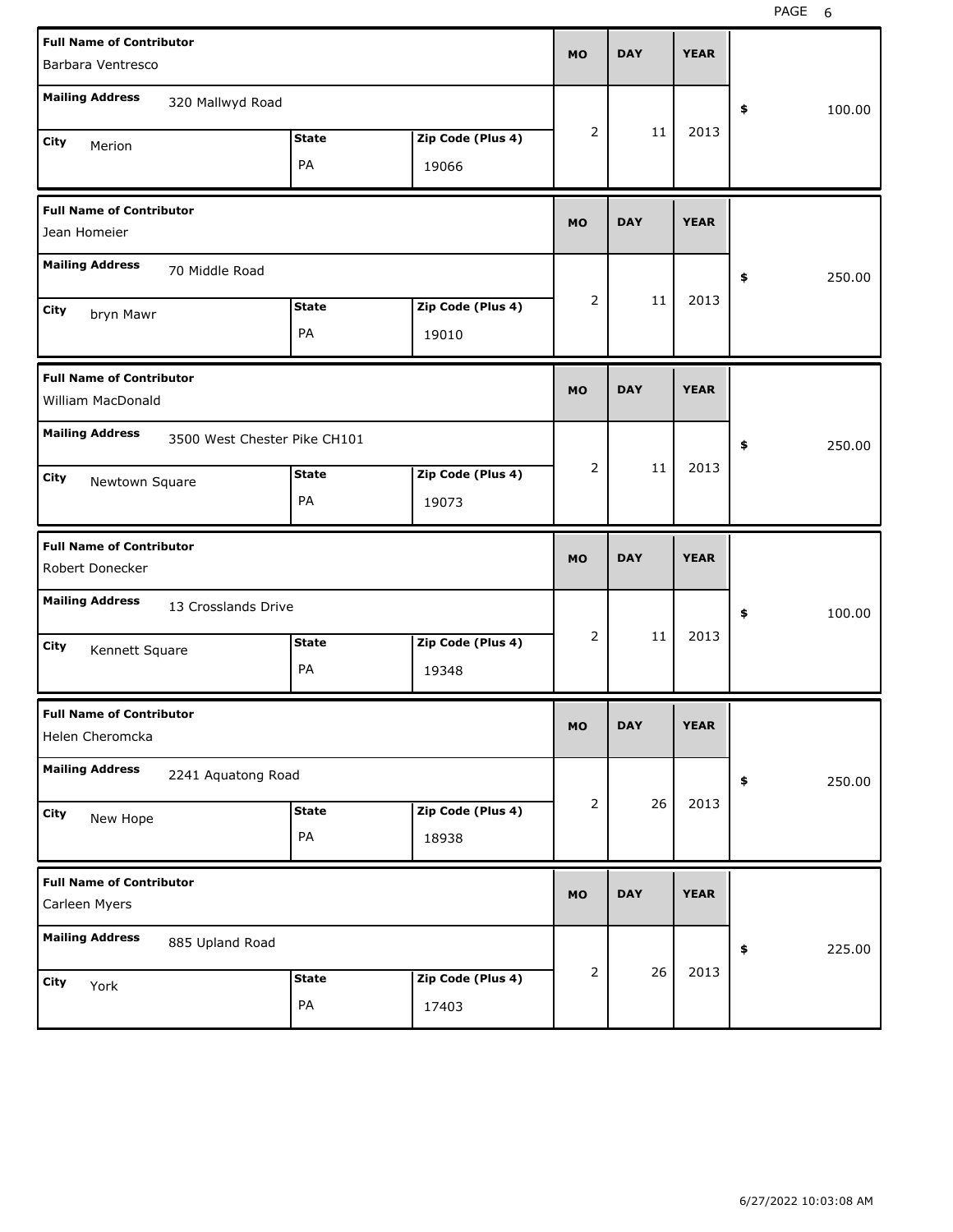| <b>Full Name of Contributor</b><br>Donna Pullo     |                       |                    |                            | <b>MO</b> | <b>DAY</b> | <b>YEAR</b> |              |
|----------------------------------------------------|-----------------------|--------------------|----------------------------|-----------|------------|-------------|--------------|
| <b>Mailing Address</b>                             | 189 Tuscarora Drive   |                    |                            |           |            |             | 125.00<br>\$ |
| <b>City</b><br>York                                |                       | <b>State</b><br>PA | Zip Code (Plus 4)<br>17403 | 2         | 26         | 2013        |              |
| <b>Full Name of Contributor</b><br>Stuart Wilder   |                       |                    |                            | <b>MO</b> | <b>DAY</b> | <b>YEAR</b> |              |
| <b>Mailing Address</b>                             | 286 paine Street      |                    |                            |           |            |             | \$<br>75.00  |
| <b>City</b><br>Doylestown                          |                       | <b>State</b><br>PA | Zip Code (Plus 4)<br>18901 | 2         | 26         | 2013        |              |
| <b>Full Name of Contributor</b><br>Susan Peck      |                       |                    |                            | <b>MO</b> | <b>DAY</b> | <b>YEAR</b> |              |
| <b>Mailing Address</b><br><b>City</b><br>Glenville | 3854 Hamme Road       | <b>State</b><br>PA | Zip Code (Plus 4)<br>17329 | 2         | 26         | 2013        | \$<br>100.00 |
|                                                    |                       |                    |                            |           |            |             |              |
| <b>Full Name of Contributor</b><br>mary Bacas      |                       |                    |                            | <b>MO</b> | <b>DAY</b> | <b>YEAR</b> |              |
| <b>Mailing Address</b>                             | 663 Madison Avenue    |                    |                            |           |            |             | \$<br>125.00 |
| <b>City</b><br>York                                |                       | <b>State</b><br>PA | Zip Code (Plus 4)<br>17404 | 2         | 26         | 2013        |              |
| <b>Full Name of Contributor</b><br>George Zerba    |                       |                    |                            | MO        | <b>DAY</b> | <b>YEAR</b> |              |
| <b>Mailing Address</b>                             | 354 W Newton Avenue   |                    |                            |           |            |             | 60.00<br>\$  |
| City<br>York                                       |                       | <b>State</b><br>PA | Zip Code (Plus 4)<br>17401 | 2         | 26         | 2013        |              |
| <b>Full Name of Contributor</b><br>Kim Gronendahl  |                       |                    |                            | <b>MO</b> | <b>DAY</b> | <b>YEAR</b> |              |
| <b>Mailing Address</b>                             | 4783 Landisville Road |                    |                            | 2         | 26         | 2013        | \$<br>150.00 |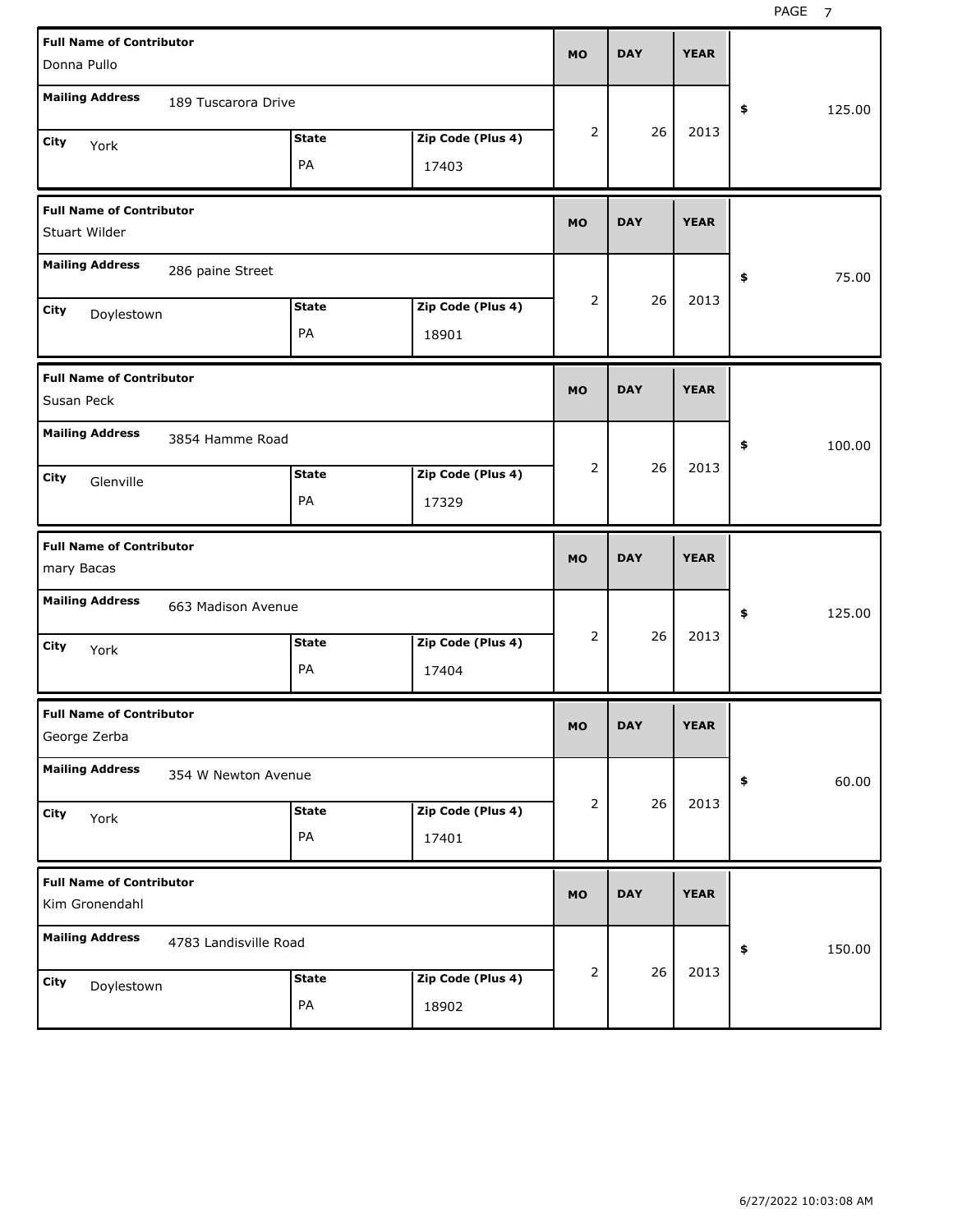| <b>Full Name of Contributor</b>                   |                       |              |                   |           |            |             |              |
|---------------------------------------------------|-----------------------|--------------|-------------------|-----------|------------|-------------|--------------|
| <b>Tina Marie Davis</b>                           |                       |              |                   | <b>MO</b> | <b>DAY</b> | <b>YEAR</b> |              |
| <b>Mailing Address</b>                            | 409 harris Avenue     |              |                   |           |            |             |              |
|                                                   |                       |              |                   | 2         | 26         | 2013        | \$<br>75.00  |
| City<br>Croydon                                   |                       | <b>State</b> | Zip Code (Plus 4) |           |            |             |              |
|                                                   |                       | PA           | 19021             |           |            |             |              |
| <b>Full Name of Contributor</b>                   |                       |              |                   |           |            |             |              |
| Helen Bosley                                      |                       |              |                   | <b>MO</b> | <b>DAY</b> | <b>YEAR</b> |              |
| <b>Mailing Address</b>                            | 546 palmer Farm Drive |              |                   |           |            |             | \$<br>150.00 |
| City<br>Yardley                                   |                       | <b>State</b> | Zip Code (Plus 4) | 2         | 26         | 2013        |              |
|                                                   |                       | PA           | 19067             |           |            |             |              |
| <b>Full Name of Contributor</b>                   |                       |              |                   |           |            |             |              |
| William Schutt                                    |                       |              |                   | <b>MO</b> | <b>DAY</b> | <b>YEAR</b> |              |
| <b>Mailing Address</b>                            | 3875 Curly Hill Road  |              |                   |           |            |             | \$<br>250.00 |
| City                                              |                       | <b>State</b> | Zip Code (Plus 4) | 2         | 26         | 2013        |              |
| Doylestown                                        |                       | PA           | 18902             |           |            |             |              |
|                                                   |                       |              |                   |           |            |             |              |
|                                                   |                       |              |                   |           |            |             |              |
| <b>Full Name of Contributor</b><br>Karen Marshall |                       |              |                   | <b>MO</b> | <b>DAY</b> | <b>YEAR</b> |              |
| <b>Mailing Address</b>                            | 35 Sandy Knoll Drive  |              |                   |           |            |             | \$<br>75.00  |
|                                                   |                       | <b>State</b> | Zip Code (Plus 4) | 2         | 26         | 2013        |              |
| City<br>Doylestown                                |                       | PA           | 18901             |           |            |             |              |
|                                                   |                       |              |                   |           |            |             |              |
| <b>Full Name of Contributor</b><br>Ellen Faulkner |                       |              |                   | МO        | <b>DAY</b> | <b>YEAR</b> |              |
| <b>Mailing Address</b>                            | 419 Elm Cir           |              |                   |           |            |             | \$<br>75.00  |
|                                                   |                       | <b>State</b> | Zip Code (Plus 4) | 2         | 26         | 2013        |              |
| City<br>Chalfont                                  |                       | PA           | 18914             |           |            |             |              |
| <b>Full Name of Contributor</b>                   |                       |              |                   |           |            |             |              |
| Deborah Hutchison                                 |                       |              |                   | <b>MO</b> | <b>DAY</b> | <b>YEAR</b> |              |
| <b>Mailing Address</b>                            | 334 maple Avenue      |              |                   |           |            |             | \$<br>200.00 |
|                                                   |                       | <b>State</b> | Zip Code (Plus 4) | 2         | 26         | 2013        |              |
| City<br>Doylestown                                |                       | PA           | 18901             |           |            |             |              |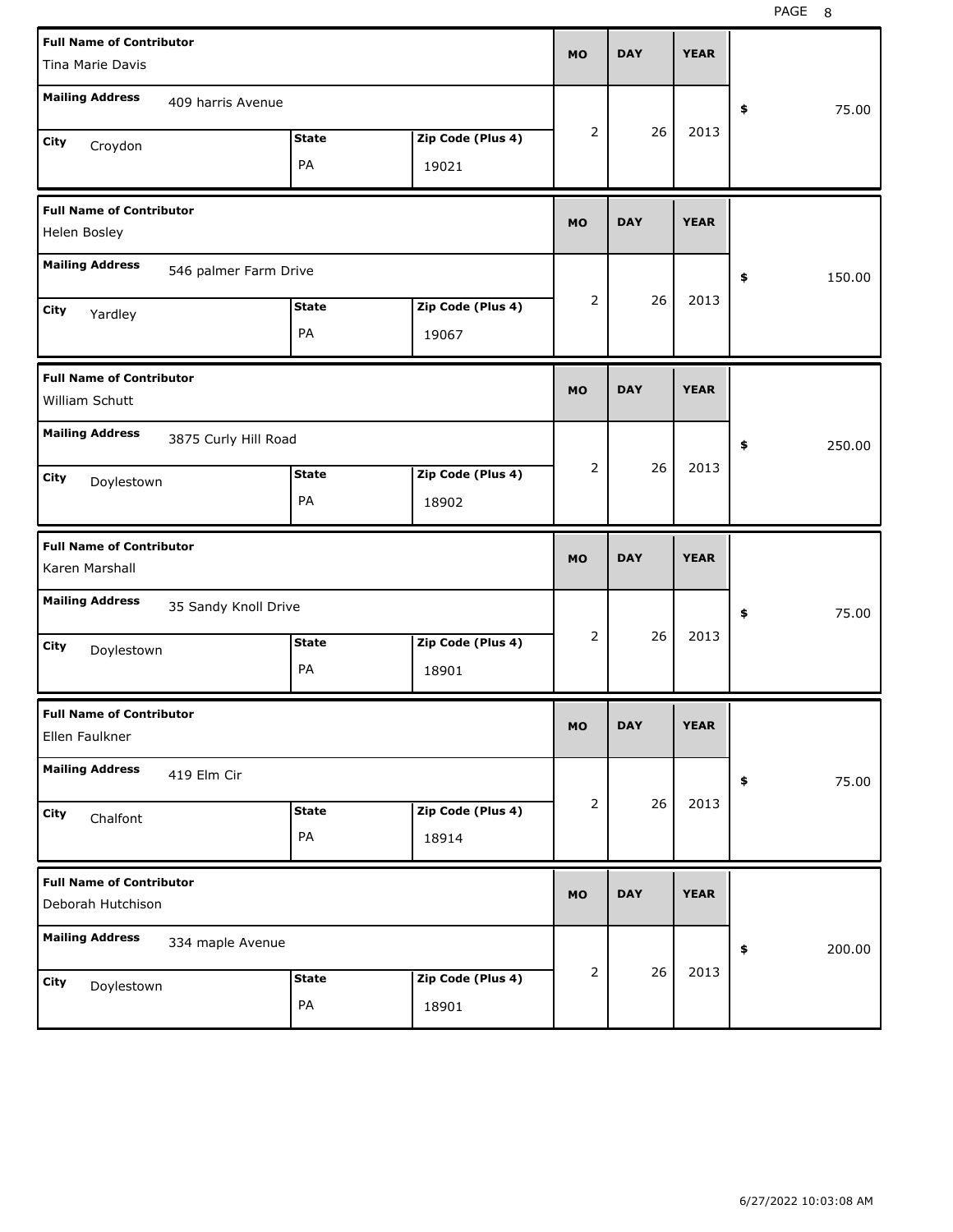| <b>Full Name of Contributor</b><br>John Moeller         |                              |              |                   | <b>MO</b>      | <b>DAY</b> | <b>YEAR</b> |              |
|---------------------------------------------------------|------------------------------|--------------|-------------------|----------------|------------|-------------|--------------|
| <b>Mailing Address</b>                                  | 1024 Mountain St             |              |                   |                |            |             | \$<br>150.00 |
| City<br>Philadelphia                                    |                              | <b>State</b> | Zip Code (Plus 4) | $\overline{2}$ | 26         | 2013        |              |
|                                                         |                              | PA           | 19148             |                |            |             |              |
| <b>Full Name of Contributor</b><br>Susan Kressly MD     |                              |              |                   | <b>MO</b>      | <b>DAY</b> | <b>YEAR</b> |              |
| <b>Mailing Address</b>                                  | 529 Caddy Drive              |              |                   |                |            |             | \$<br>250.00 |
| City<br>Doylestown                                      |                              | <b>State</b> | Zip Code (Plus 4) | 2              | 26         | 2013        |              |
|                                                         |                              | PA           | 18901             |                |            |             |              |
| <b>Full Name of Contributor</b><br>Nancy Russell        |                              |              |                   | <b>MO</b>      | <b>DAY</b> | <b>YEAR</b> |              |
| <b>Mailing Address</b>                                  | 1310 Albright Drive          |              |                   |                |            |             | \$<br>75.00  |
| City<br>Yardley                                         |                              | <b>State</b> | Zip Code (Plus 4) | $\overline{2}$ | 26         | 2013        |              |
|                                                         |                              | PA           | 19067             |                |            |             |              |
|                                                         |                              |              |                   |                |            |             |              |
| <b>Full Name of Contributor</b><br>Elise Jones          |                              |              |                   | <b>MO</b>      | <b>DAY</b> | <b>YEAR</b> |              |
| <b>Mailing Address</b>                                  | 1382 Newtown Langhorne #G101 |              |                   |                |            |             | \$<br>150.00 |
| City<br>Newtown                                         |                              | <b>State</b> | Zip Code (Plus 4) | 2              | 26         | 2013        |              |
|                                                         |                              | PA           | 18940             |                |            |             |              |
| <b>Full Name of Contributor</b><br>Margaret Groff       |                              |              |                   | МO             | DAY        | <b>YEAR</b> |              |
| <b>Mailing Address</b>                                  | 4023 Spring Valley Road      |              |                   |                |            |             | 75.00<br>\$  |
| City                                                    |                              | <b>State</b> | Zip Code (Plus 4) | 2              | 26         | 2013        |              |
| Doylestown                                              |                              | PA           | 18902             |                |            |             |              |
| <b>Full Name of Contributor</b><br>Brown Dog Design LLC |                              |              |                   | <b>MO</b>      | <b>DAY</b> | <b>YEAR</b> |              |
| <b>Mailing Address</b>                                  | 2381 Lower State Road        |              |                   |                |            |             | 135.00<br>\$ |
| City<br>Doylestown                                      |                              | <b>State</b> | Zip Code (Plus 4) | 2              | 26         | 2013        |              |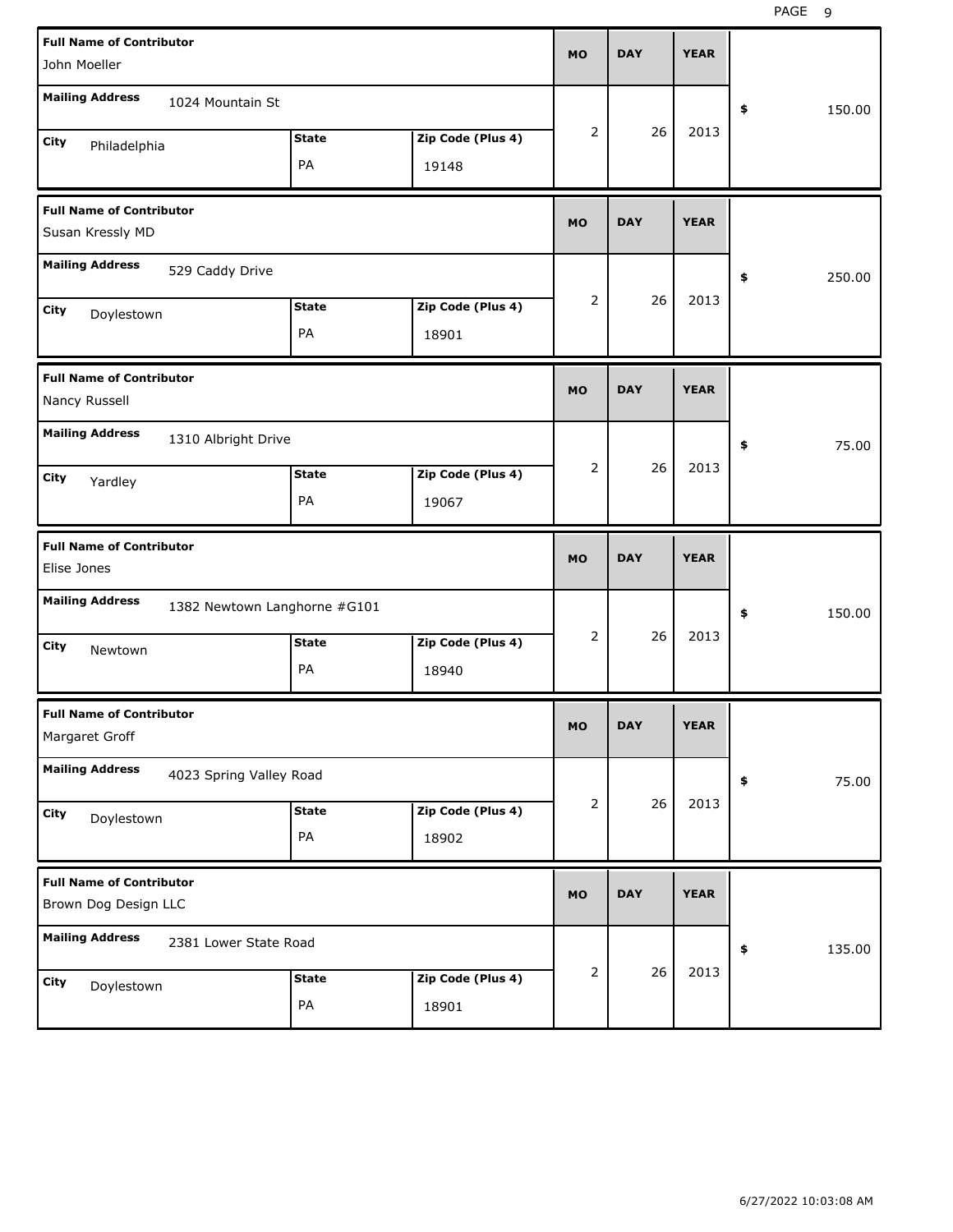| <b>Full Name of Contributor</b><br>Eileen Engle MD     |                         |                   | <b>MO</b>      | <b>DAY</b> | <b>YEAR</b> |              |
|--------------------------------------------------------|-------------------------|-------------------|----------------|------------|-------------|--------------|
|                                                        |                         |                   |                |            |             |              |
| <b>Mailing Address</b>                                 | 58 Woodard Court        |                   |                |            |             | 75.00<br>\$  |
| City<br>Doylestown                                     | <b>State</b>            | Zip Code (Plus 4) | 2              | 26         | 2013        |              |
|                                                        | PA                      | 18901             |                |            |             |              |
| <b>Full Name of Contributor</b><br>Sue Barrett         |                         |                   | <b>MO</b>      | <b>DAY</b> | <b>YEAR</b> |              |
| <b>Mailing Address</b>                                 | 453 West Briston Road   |                   |                |            |             | 75.00<br>\$  |
| City                                                   | <b>State</b>            | Zip Code (Plus 4) | 2              | 26         | 2013        |              |
| Feasterville                                           | PA                      | 19053             |                |            |             |              |
| <b>Full Name of Contributor</b><br>Christina Greenwood |                         |                   | <b>MO</b>      | <b>DAY</b> | <b>YEAR</b> |              |
| <b>Mailing Address</b>                                 | 1516 Pebbletown Drive   |                   |                |            |             | 125.00<br>\$ |
| City<br>New Hope                                       | <b>State</b>            | Zip Code (Plus 4) | 2              | 26         | 2013        |              |
|                                                        | PA                      | 18938             |                |            |             |              |
|                                                        |                         |                   |                |            |             |              |
| <b>Full Name of Contributor</b><br>Thomas McK Thomas   |                         |                   | <b>MO</b>      | <b>DAY</b> | <b>YEAR</b> |              |
| <b>Mailing Address</b>                                 | 3450 Church School Road |                   |                |            |             | \$<br>150.00 |
| City                                                   | <b>State</b>            | Zip Code (Plus 4) | $\overline{2}$ | 26         | 2013        |              |
| Doylestown                                             | PA                      | 18902             |                |            |             |              |
| <b>Full Name of Contributor</b><br>JOhn Blasko         |                         |                   | <b>MO</b>      | <b>DAY</b> | <b>YEAR</b> |              |
| <b>Mailing Address</b><br>4 Old Mill Lane              |                         |                   |                |            |             | 52.50<br>\$  |
| City                                                   | <b>State</b>            | Zip Code (Plus 4) | 2              | 26         | 2013        |              |
| New Hope                                               | PA                      | 18938             |                |            |             |              |
| <b>Full Name of Contributor</b><br>Helen Blundon       |                         |                   | <b>MO</b>      | <b>DAY</b> | <b>YEAR</b> |              |
| <b>Mailing Address</b>                                 | 2241 Aquatong Road      |                   |                |            |             | 100.00<br>\$ |
| City<br>New Hope                                       | <b>State</b>            | Zip Code (Plus 4) | 2              | 26         | 2013        |              |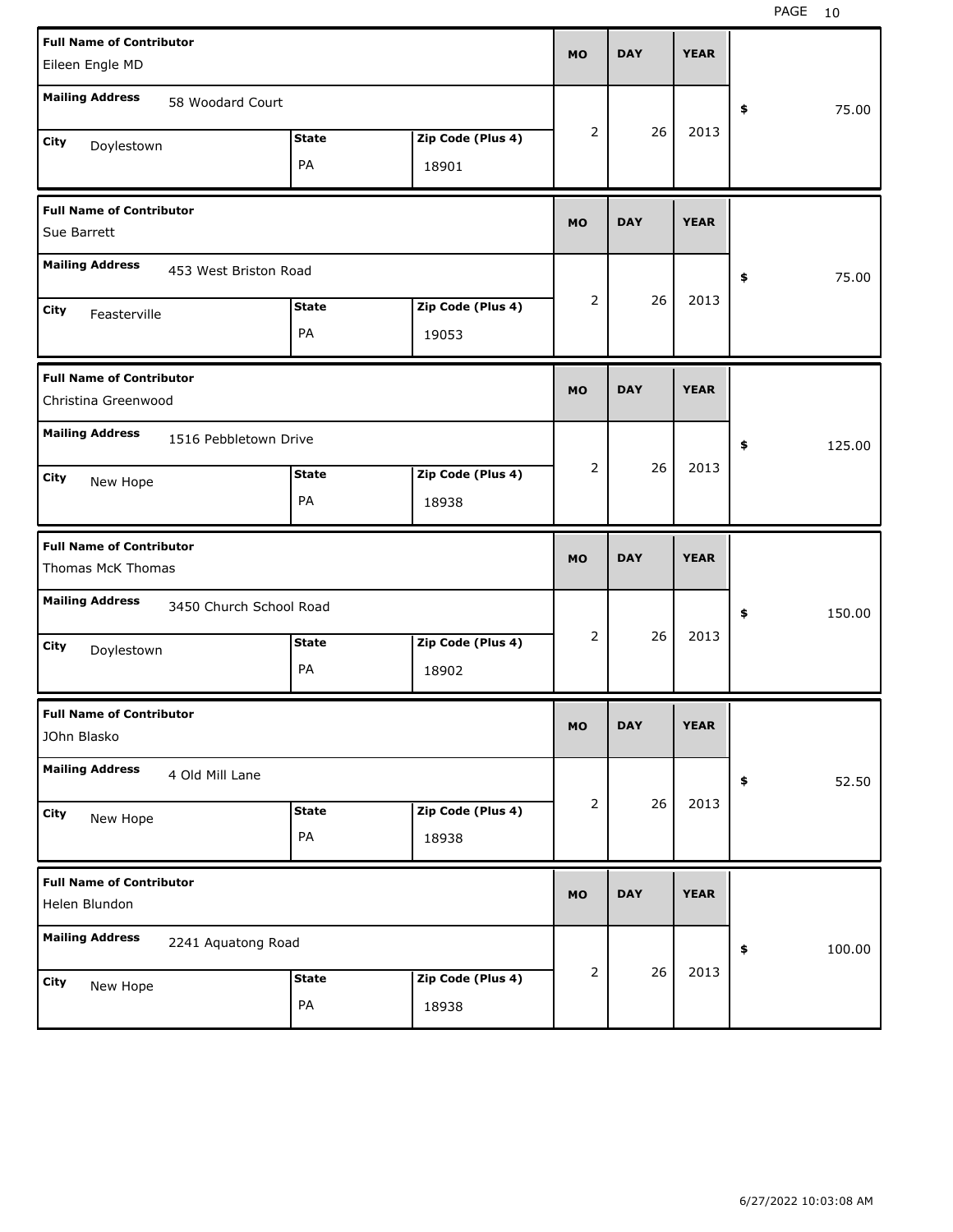| <b>Full Name of Contributor</b><br>John Moeller     |                                  |                    |                            | <b>MO</b>      | <b>DAY</b> | <b>YEAR</b> |                   |
|-----------------------------------------------------|----------------------------------|--------------------|----------------------------|----------------|------------|-------------|-------------------|
| <b>Mailing Address</b>                              | 1024 Mountain St                 |                    |                            |                |            |             | \$<br>62.50       |
| City<br>Philadelphia                                |                                  | <b>State</b><br>PA | Zip Code (Plus 4)<br>19148 | $\overline{2}$ | 26         | 2013        |                   |
| <b>Full Name of Contributor</b><br>Anne Stephano    |                                  |                    |                            | <b>MO</b>      | <b>DAY</b> | <b>YEAR</b> |                   |
| <b>Mailing Address</b>                              | 2709 North River Road            |                    |                            |                |            |             | \$<br>250.00      |
| <b>City</b><br>New Hope                             |                                  | <b>State</b><br>PA | Zip Code (Plus 4)<br>18938 | 2              | 26         | 2013        |                   |
| <b>Full Name of Contributor</b><br>William Morrill  |                                  |                    |                            | <b>MO</b>      | <b>DAY</b> | <b>YEAR</b> |                   |
| <b>Mailing Address</b>                              | 1382 Newtown Langhorne Apt N-206 |                    |                            |                |            |             | \$<br>75.00       |
| City<br>Newtown                                     |                                  | <b>State</b><br>PA | Zip Code (Plus 4)<br>18940 | $\overline{2}$ | 26         | 2013        |                   |
| <b>Full Name of Contributor</b><br>Donald Grubbs Jr |                                  |                    |                            | <b>MO</b>      | <b>DAY</b> | <b>YEAR</b> |                   |
| <b>Mailing Address</b>                              | 1382 NTN-Langhorne Road Apt M-05 |                    |                            |                |            |             | \$<br>85.00       |
| City<br>Newtown                                     |                                  | <b>State</b><br>PA | Zip Code (Plus 4)<br>18940 | $\overline{2}$ | 26         | 2013        |                   |
|                                                     |                                  |                    |                            |                |            |             | <b>PAGE TOTAL</b> |

### **Enter Grand Total of Part A on Schedule I, Detailed Summary Page, Section 2.**

**\$** 6,015.00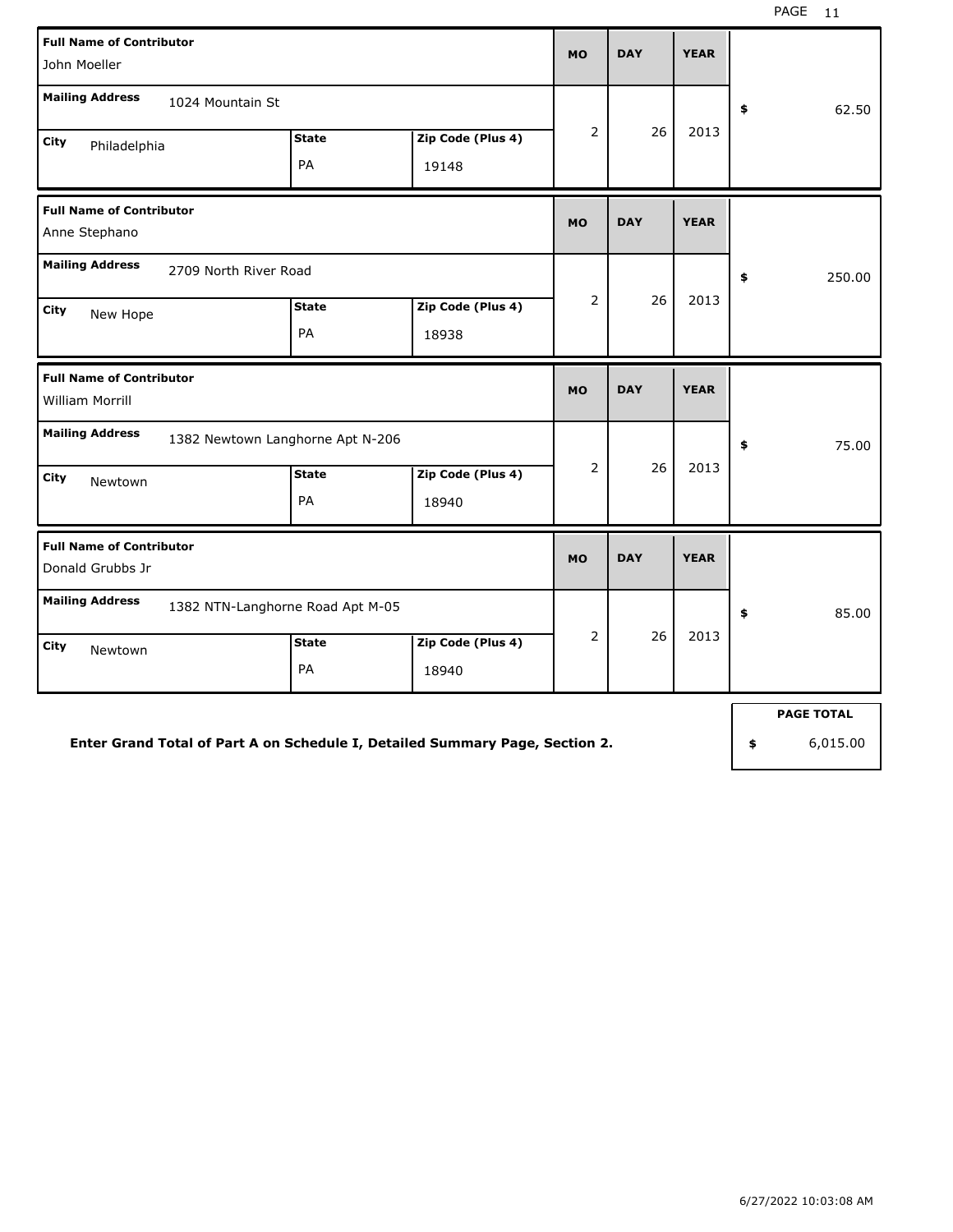## **PART C Contributions Received From Political Committees**

**OVER \$250.00**

 **Use this Part to itemize only contributions received from Political committees with an aggregate value from Over \$250.00 in the reporting period.**

|                                                                              | Name of Filing Committee or Candidate |  | <b>Reporting Period</b> |             |            |             |                   |
|------------------------------------------------------------------------------|---------------------------------------|--|-------------------------|-------------|------------|-------------|-------------------|
|                                                                              |                                       |  | From:                   |             |            | To:         |                   |
|                                                                              |                                       |  |                         | <b>DATE</b> |            |             | <b>AMOUNT</b>     |
| <b>Full Name of Contributing Committee</b>                                   |                                       |  |                         | <b>MO</b>   | <b>DAY</b> | <b>YEAR</b> |                   |
| <b>Mailing Address</b>                                                       |                                       |  |                         |             |            |             | \$<br>0.00        |
| City                                                                         | <b>State</b>                          |  | Zip Code (Plus 4)       |             |            |             |                   |
|                                                                              |                                       |  |                         |             |            |             | <b>PAGE TOTAL</b> |
| Enter Grand Total of Part C on Schedule I, Detailed Summary Page, Section 3. |                                       |  |                         |             |            |             | \$<br>0.00        |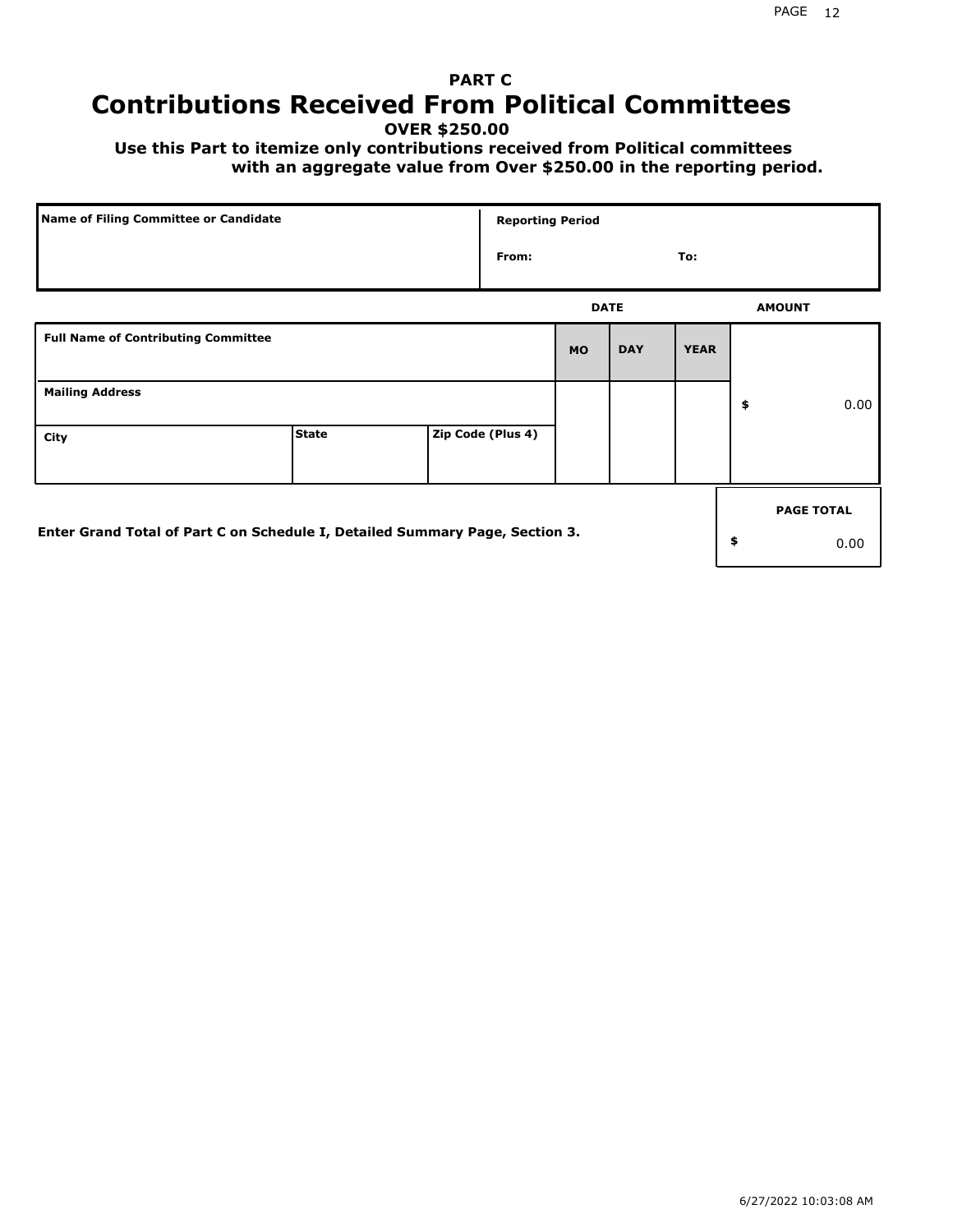## **PART D ALL OTHER CONTRIBUTIONS**

## **OVER \$250.00**

### **Use this Part to itemize all other contributions with an aggregate value of**

 **over \$250.00 in the reporting period.**

 **(Exclude contributions from political committees reported in Part C.)** 

| Name of Filing Committee or Candidate            |                                                    |              |  | <b>Reporting Period</b> |            |                              |              |             |                   |  |  |
|--------------------------------------------------|----------------------------------------------------|--------------|--|-------------------------|------------|------------------------------|--------------|-------------|-------------------|--|--|
| Planned Parenthood PA Advocates<br>From:         |                                                    |              |  |                         |            | $1/2/2013$ To:               | 4/1/2013     |             |                   |  |  |
|                                                  |                                                    |              |  |                         |            |                              | <b>DATE</b>  |             | <b>AMOUNT</b>     |  |  |
| <b>Full Name of Contributor</b><br>Leslie Gall   |                                                    |              |  | <b>MO</b>               | <b>DAY</b> | <b>YEAR</b>                  |              |             |                   |  |  |
| <b>Mailing</b><br><b>Address</b>                 | 1809 Fairview Road                                 |              |  |                         |            |                              |              |             | \$<br>400.00      |  |  |
| City<br>Glenmoore                                |                                                    | <b>State</b> |  | Zip Code (Plus 4)       |            | 1                            | 3            | 2013        |                   |  |  |
|                                                  |                                                    | PA           |  | 19343                   |            |                              |              |             |                   |  |  |
| <b>Employer Name</b>                             | Unknown                                            |              |  |                         |            | <b>Occupation</b>            |              | Unknown     |                   |  |  |
| <b>Business</b>                                  | <b>Employer Mailing Address/Principal Place of</b> |              |  | City                    |            |                              | <b>State</b> |             | Zip Code (Plus 4) |  |  |
| Unknown                                          |                                                    |              |  | Unknown                 |            |                              | PA           |             | 17102             |  |  |
| <b>Full Name of Contributor</b><br>T.B. Hagen    |                                                    |              |  |                         |            | <b>MO</b>                    | <b>DAY</b>   | <b>YEAR</b> |                   |  |  |
| <b>Mailing</b><br><b>Address</b>                 | Unknown                                            |              |  |                         |            |                              |              |             | \$<br>500.00      |  |  |
| City<br>Unknown                                  |                                                    | <b>State</b> |  | Zip Code (Plus 4)       |            | 2                            | 11           | 2013        |                   |  |  |
|                                                  |                                                    | PA           |  | 17102                   |            |                              |              |             |                   |  |  |
| <b>Employer Name</b>                             | Unknown                                            |              |  |                         |            | <b>Occupation</b><br>Unknown |              |             |                   |  |  |
| <b>Business</b>                                  | <b>Employer Mailing Address/Principal Place of</b> |              |  | City                    |            |                              | <b>State</b> |             | Zip Code (Plus 4) |  |  |
| Unknown                                          |                                                    |              |  | Unknown                 |            |                              | PA           |             | 17102             |  |  |
| <b>Full Name of Contributor</b><br>Daniel Butler |                                                    |              |  |                         |            | <b>MO</b>                    | <b>DAY</b>   | <b>YEAR</b> |                   |  |  |
| <b>Mailing</b><br><b>Address</b>                 | 110 Hampton                                        |              |  |                         |            |                              |              |             | \$<br>500.00      |  |  |
| City<br>Media                                    |                                                    | <b>State</b> |  | Zip Code (Plus 4)       |            | 2                            | 11           | 2013        |                   |  |  |
|                                                  |                                                    | PA           |  | 19063                   |            |                              |              |             |                   |  |  |
| <b>Employer Name</b>                             | Unknown                                            |              |  |                         |            | <b>Occupation</b>            |              | Unknown     |                   |  |  |
| <b>Business</b>                                  | <b>Employer Mailing Address/Principal Place of</b> |              |  | City                    |            |                              | <b>State</b> |             | Zip Code (Plus 4) |  |  |
| Unknown                                          |                                                    |              |  | Unknown                 |            |                              | PA           |             | 17102             |  |  |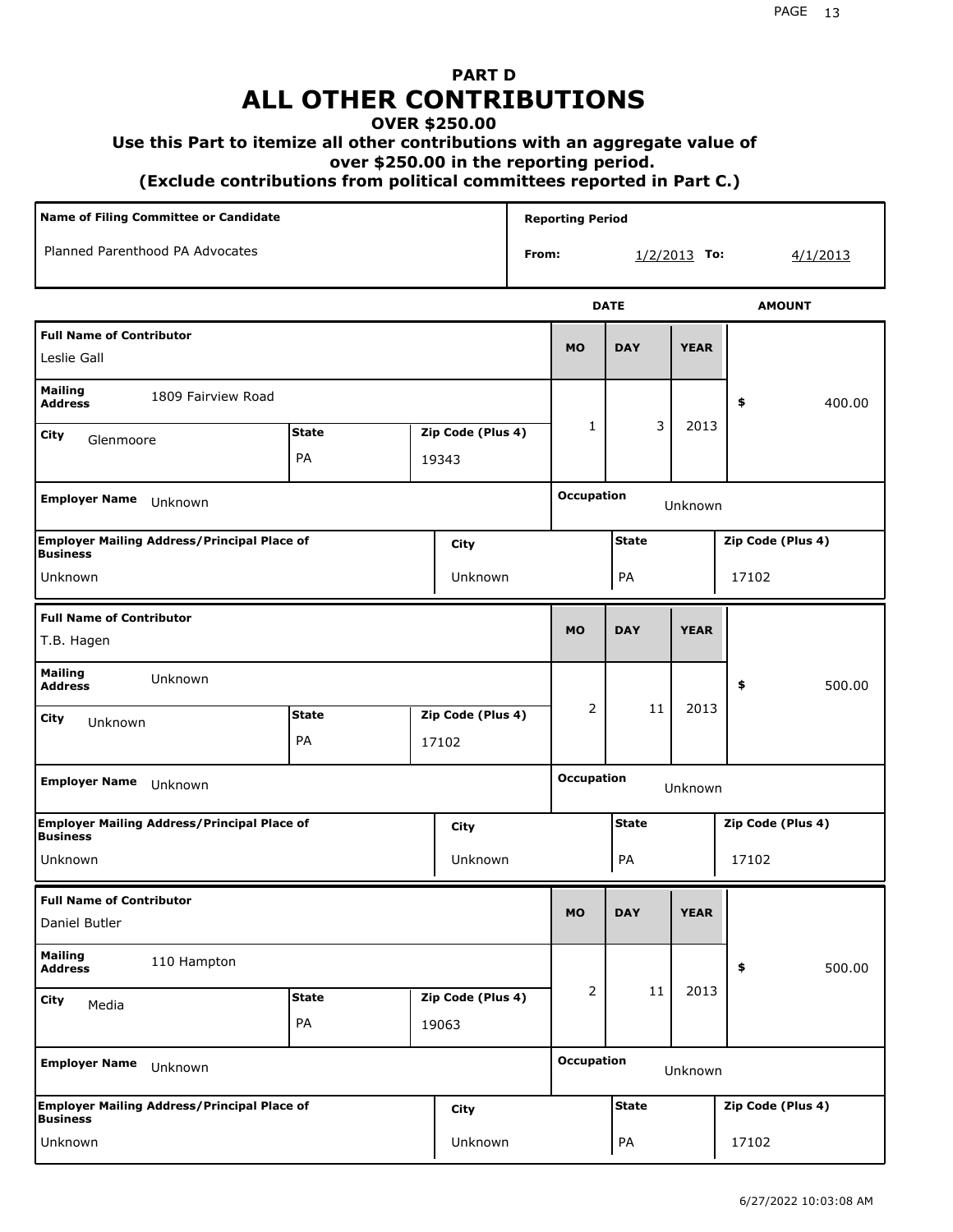**\$**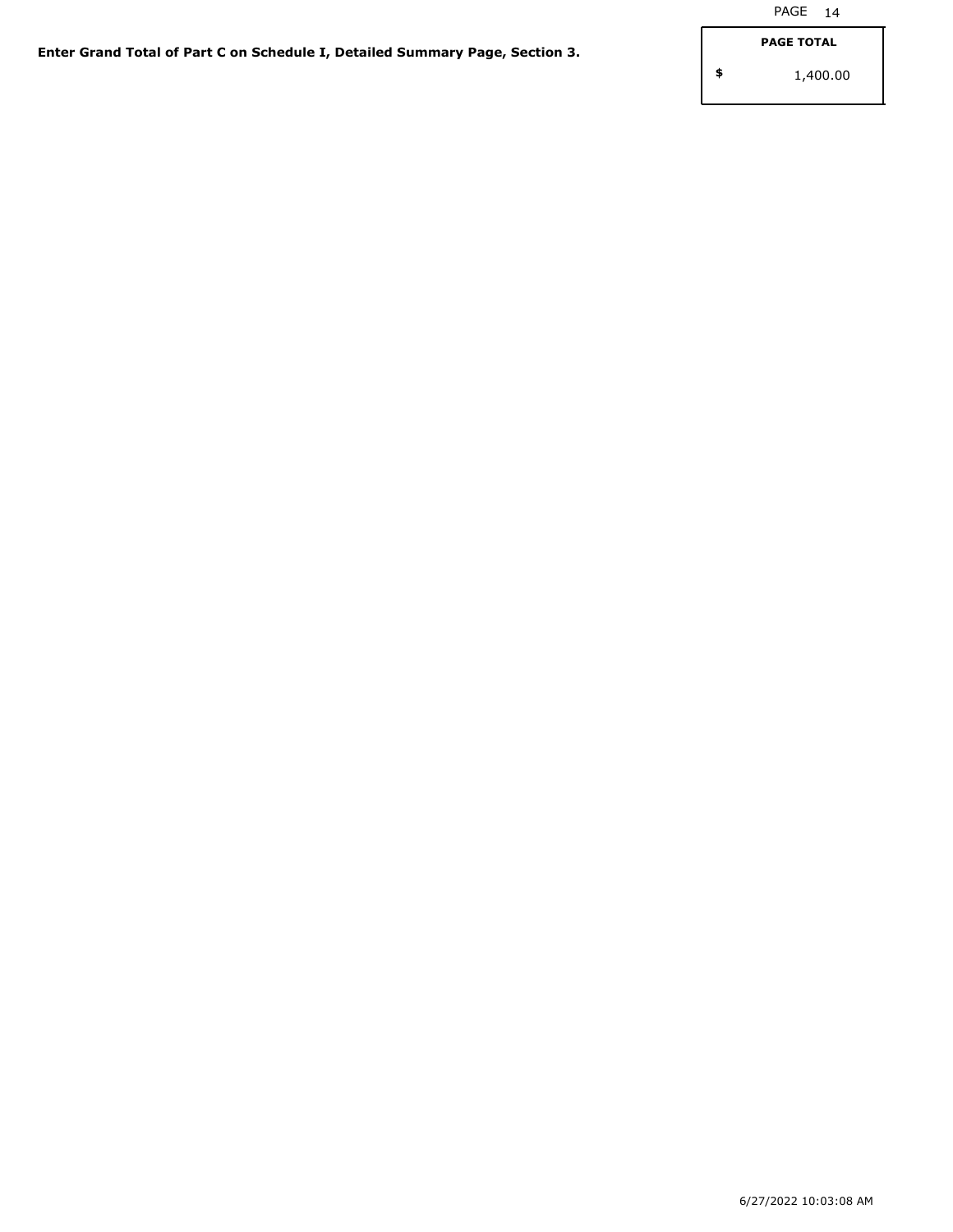## **PART E OTHER RECEIPTS**

#### **REFUNDS, INTEREST INCOME, RETURNED CHECKS, ETC.**

#### **Use this Part to report refunds received, interest earned, returned checks and**

## **prior expenditures that were returned to the filer.**

| Name of Filing Committee or Candidate                                        |              |                   | <b>Reporting Period</b> |           |             |             |    |                   |      |
|------------------------------------------------------------------------------|--------------|-------------------|-------------------------|-----------|-------------|-------------|----|-------------------|------|
|                                                                              |              |                   | From:                   |           |             | To:         |    |                   |      |
|                                                                              |              |                   |                         |           | <b>DATE</b> |             |    | <b>AMOUNT</b>     |      |
| <b>Full Name</b>                                                             |              |                   |                         | <b>MO</b> | <b>DAY</b>  | <b>YEAR</b> |    |                   |      |
| <b>Mailing Address</b>                                                       |              |                   |                         |           |             |             | \$ |                   | 0.00 |
| City                                                                         | <b>State</b> | Zip Code (Plus 4) |                         |           |             |             |    |                   |      |
| <b>Receipt Description</b>                                                   |              |                   |                         |           |             |             |    |                   |      |
| Enter Grand Total of Part E on Schedule I, Detailed Summary Page, Section 4. |              |                   |                         |           |             |             |    | <b>PAGE TOTAL</b> |      |
|                                                                              |              |                   |                         |           |             |             | \$ |                   | 0.00 |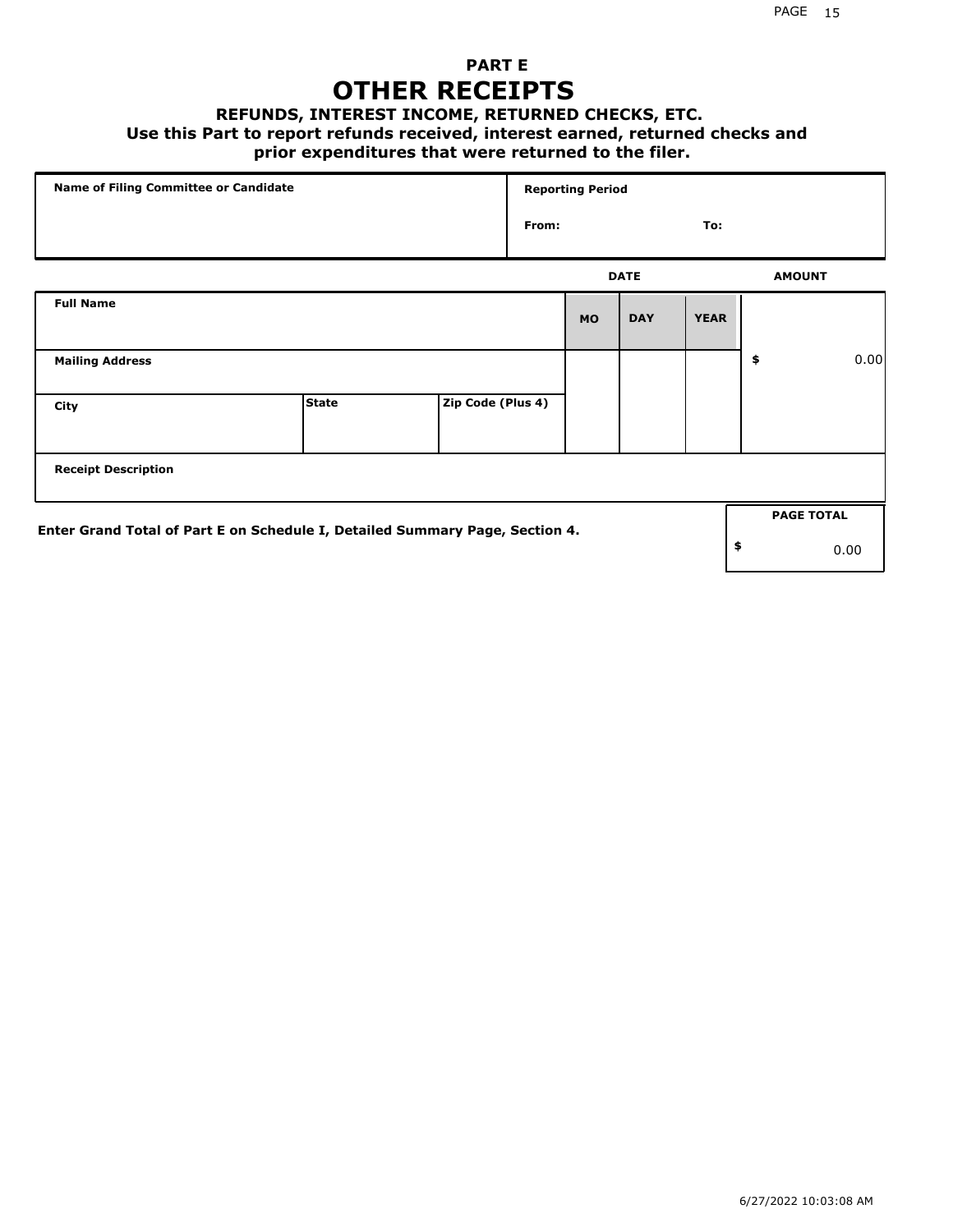### **SCHEDULE II IN-KIND CONTRIBUTIONS AND VALUABLE THINGS RECEIVED USE THIS SCHEDULE TO REPORT ALL IN-KIND CONTRIBUTIONS OF VALUABLE THINGS**

### **DURING THE REPORTING PERIOD.**

**Detailed Summary Page**

| <b>Name of Filing Committee or Candidate</b>                                                                                                                                | <b>Reporting Period</b> |                |          |
|-----------------------------------------------------------------------------------------------------------------------------------------------------------------------------|-------------------------|----------------|----------|
| Planned Parenthood PA Advocates                                                                                                                                             | From:                   | $1/2/2013$ To: | 4/1/2013 |
| 1. UNITEMIZED IN-KIND CONTRIBUTIONS RECEIVED - VALUE OF \$50.00 OR LESS PER CONTRIBUTOR                                                                                     |                         |                |          |
| <b>TOTAL for the Reporting Period</b>                                                                                                                                       | (1)                     | \$             | 0.00     |
| 2. IN-KIND CONTRIBUTIONS RECEIVED - VALUE OF \$50.01 TO \$250.00 (FROM PART F)                                                                                              |                         |                |          |
| <b>TOTAL for the Reporting Period</b>                                                                                                                                       | (2)                     | \$             | 0.00     |
| 3. IN-KIND CONTRIBUTION RECIEVED - VALUE OVER \$250.00 (FROM PART G)                                                                                                        |                         |                |          |
| <b>TOTAL for the Reporting Period</b>                                                                                                                                       | (3)                     | \$             | 0.00     |
| TOTAL VALUE OF IN-KIND CONTRIBUTIONS DURING THIS REPORTING PERIOD (Add and enter<br>amount totals from Boxes 1,2, and 3; also enter on Page 1, Reports Cover Page, Item F.) |                         | \$             | 0.00     |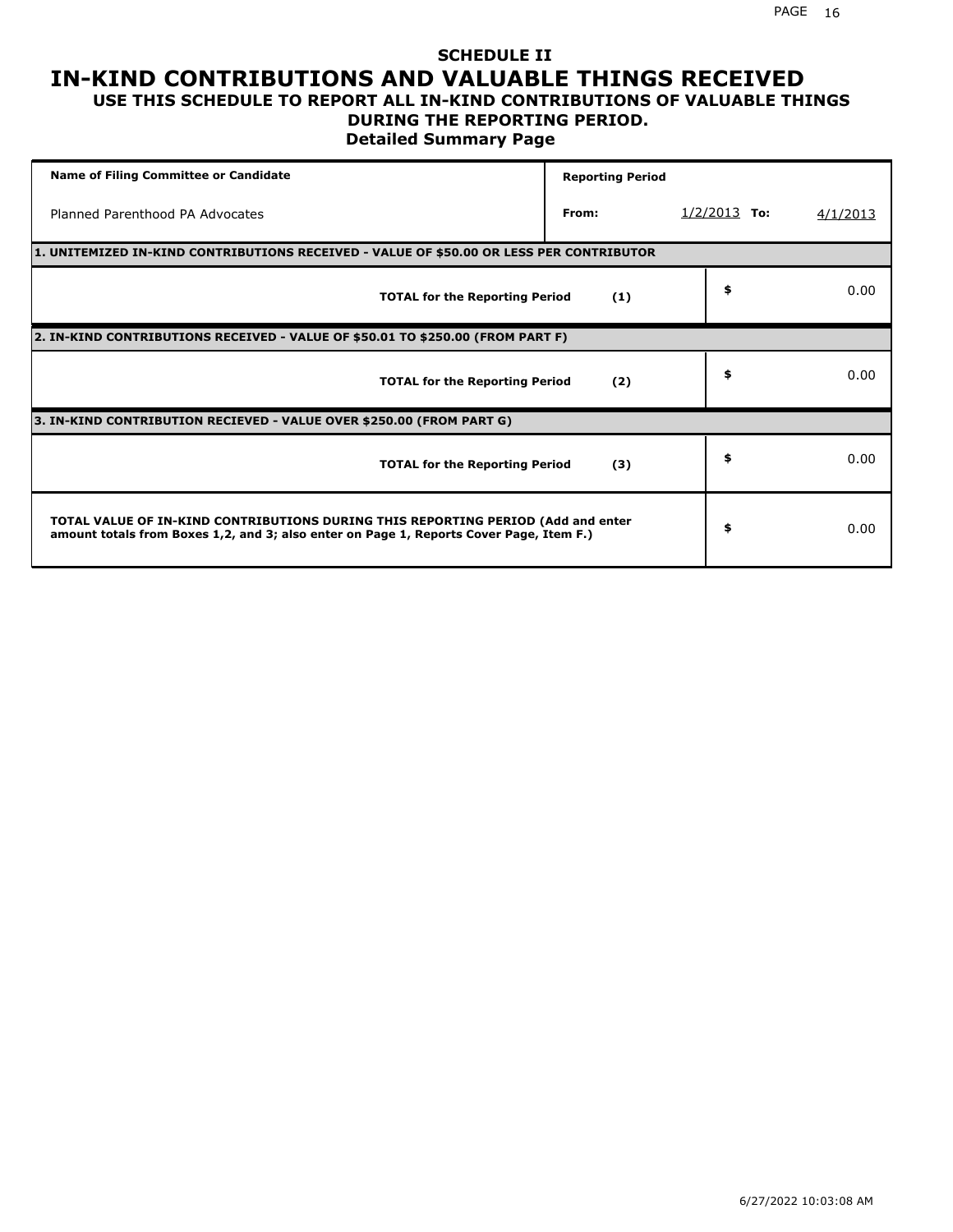## **SCHEDULE II PART F IN-KIND CONTRIBUTIONS RECEIVED**

## **VALUE OF \$50.01 TO \$250.00**

| <b>Name of Filing Committee or Candidate</b>                                                                  |              |                   | <b>Reporting Period</b> |             |             |               |                   |  |
|---------------------------------------------------------------------------------------------------------------|--------------|-------------------|-------------------------|-------------|-------------|---------------|-------------------|--|
|                                                                                                               |              |                   | From:                   |             |             | To:           |                   |  |
|                                                                                                               |              |                   |                         | <b>DATE</b> |             | <b>AMOUNT</b> |                   |  |
| <b>Full Name of Contributor</b>                                                                               |              |                   | <b>MO</b>               | <b>DAY</b>  | <b>YEAR</b> |               |                   |  |
| <b>Mailing Address</b>                                                                                        |              |                   |                         |             |             | \$            | 0.00              |  |
| City                                                                                                          | <b>State</b> | Zip Code (Plus 4) |                         |             |             |               |                   |  |
| <b>Description of Contribution:</b>                                                                           |              |                   |                         |             |             |               |                   |  |
| Enter Grand Total of Part F on Schedule II, In-Kind Contributions Detailed Summary Page,<br><b>Section 2.</b> |              |                   |                         |             |             |               | <b>PAGE TOTAL</b> |  |
|                                                                                                               |              |                   |                         |             | \$          |               | 0.00              |  |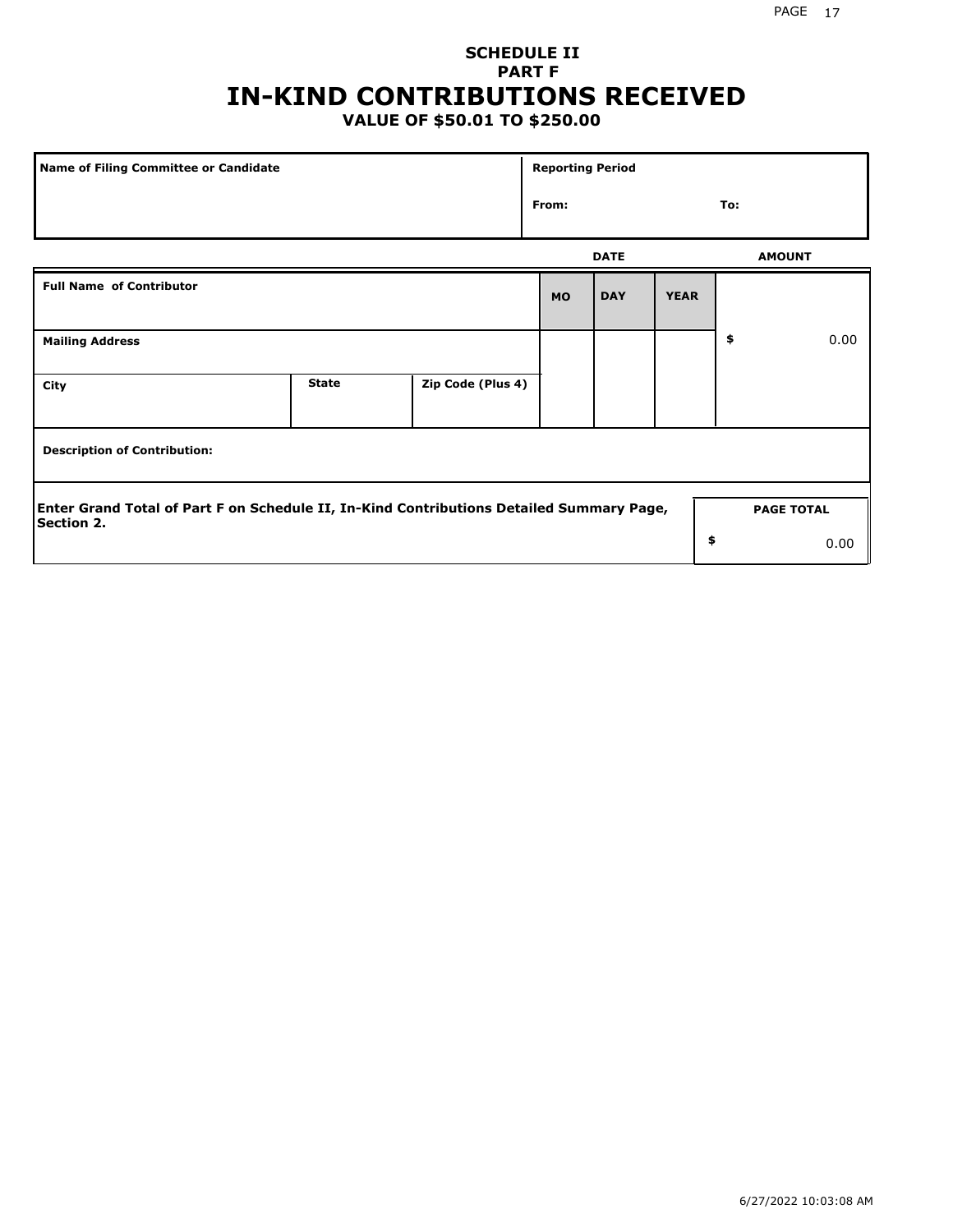### **SCHEDULE II PART G IN-KIND CONTRIBUTIONS RECEIVED VALUE OVER \$250.00**

| Name of Filing Committee or Candidate                                      |              |      |                  | <b>Reporting Period</b> |       |            |                      |             |  |                                    |
|----------------------------------------------------------------------------|--------------|------|------------------|-------------------------|-------|------------|----------------------|-------------|--|------------------------------------|
|                                                                            |              |      |                  |                         | From: |            |                      | To:         |  |                                    |
|                                                                            |              |      |                  |                         |       |            | <b>DATE</b>          |             |  | <b>AMOUNT</b>                      |
| <b>Full Name of Contributor</b>                                            |              |      |                  |                         |       | <b>MO</b>  | <b>DAY</b>           | <b>YEAR</b> |  |                                    |
| <b>Mailing Address</b>                                                     |              |      |                  |                         |       |            | \$                   | 0.00        |  |                                    |
| City                                                                       | <b>State</b> |      | Zip Code(Plus 4) |                         |       |            |                      |             |  |                                    |
| <b>Employer of Contributor</b>                                             |              |      |                  |                         |       | Occupation |                      |             |  |                                    |
| <b>Employer Mailing Address/Principal Place of</b><br><b>Business</b>      |              | City |                  | <b>State</b>            |       | 4)         | <b>Zip Code(Plus</b> |             |  | <b>Description of Contribution</b> |
| Enter Grand Total of Part G on Schedule II, In-Kind Contributions Detailed |              |      |                  |                         |       |            |                      |             |  | <b>PAGE TOTAL</b>                  |
| <b>Summary Page, Section 3.</b>                                            |              |      |                  |                         |       |            |                      |             |  | 0.00                               |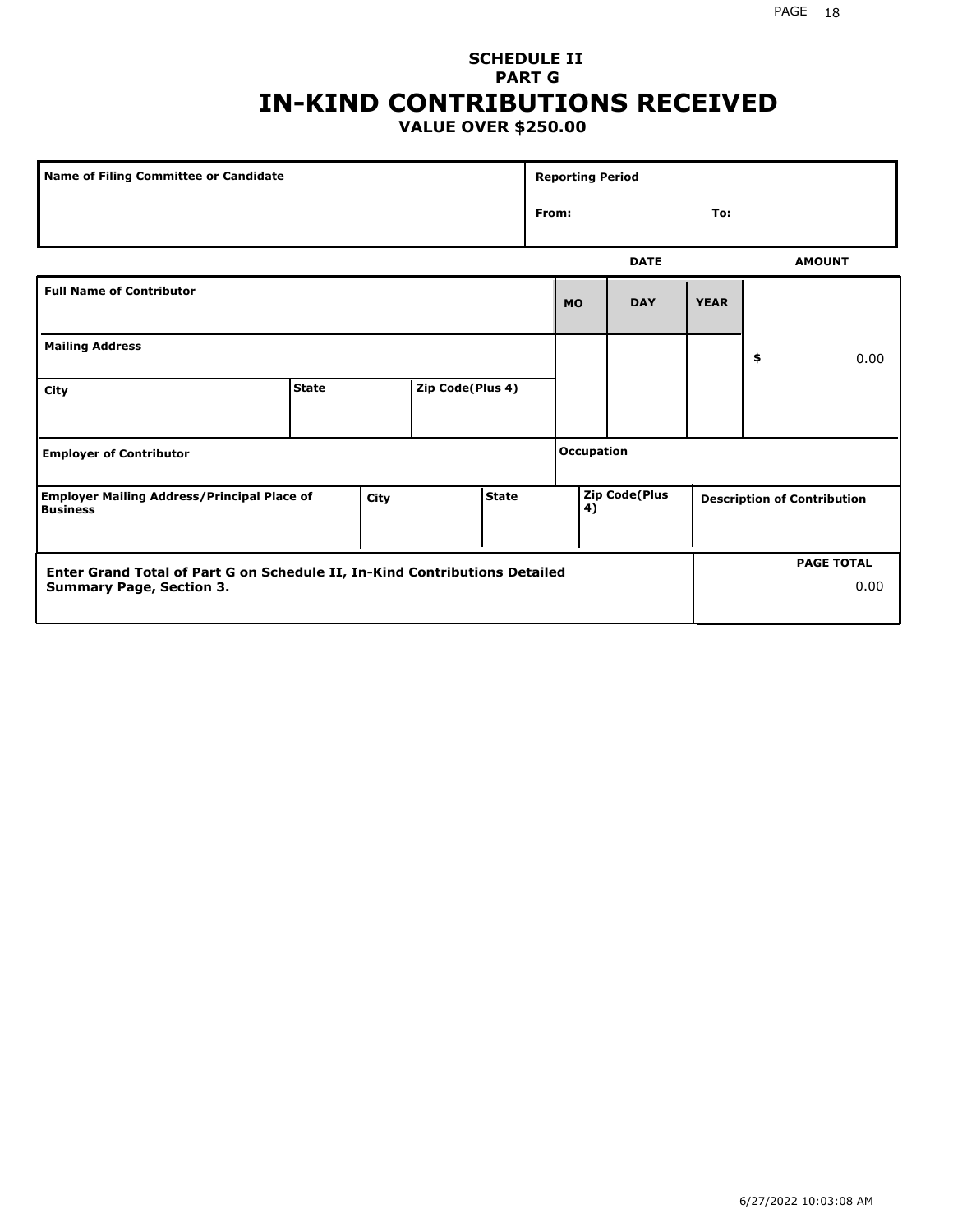## **SCHEDULE III STATEMENT OF EXPENDITURES**

| Name of Filing Committee or Candidate                                  |                    |                                                                 |              | <b>Reporting Period</b>                                            |               |     |          |  |
|------------------------------------------------------------------------|--------------------|-----------------------------------------------------------------|--------------|--------------------------------------------------------------------|---------------|-----|----------|--|
| Planned Parenthood PA Advocates                                        |                    |                                                                 | From         |                                                                    | 1/2/2013      | To: | 4/1/2013 |  |
|                                                                        |                    |                                                                 |              | <b>DATE</b>                                                        | <b>AMOUNT</b> |     |          |  |
| <b>To Whom Paid</b><br>Friends of Chuck McIlhinney                     | <b>MO</b>          | <b>DAY</b>                                                      | <b>YEAR</b>  |                                                                    |               |     |          |  |
| <b>Mailing Address</b><br>PO Box 2014                                  |                    |                                                                 |              | 2                                                                  | 2013          | \$  | 500.00   |  |
| <b>State</b><br>Zip Code (Plus 4)<br>City<br>Doylestown<br>PA<br>18901 |                    |                                                                 | DOnation     | <b>Description of Expenditure</b>                                  |               |     |          |  |
| <b>To Whom Paid</b><br>Planned Parenthood PA Advocates                 |                    |                                                                 |              | <b>DAY</b>                                                         | <b>YEAR</b>   |     |          |  |
| <b>Mailing Address</b><br>1514 N 2nd Street                            |                    |                                                                 | 1            | 3                                                                  | 2013          | \$  | 3,681.82 |  |
| City<br>Harrisburg                                                     |                    | <b>Description of Expenditure</b><br>PAC portion of CC expenses |              |                                                                    |               |     |          |  |
| <b>To Whom Paid</b><br>Planned Parenthood PA Advocates                 |                    |                                                                 | <b>MO</b>    | <b>DAY</b>                                                         | <b>YEAR</b>   |     |          |  |
| <b>Mailing Address</b><br>1514 N 2nd Street                            |                    |                                                                 | $\mathbf{1}$ | 3                                                                  | 2013          | \$  | 108.49   |  |
| City<br>Harrisburg                                                     | <b>State</b><br>PA | Zip Code (Plus 4)<br>17102                                      |              | <b>Description of Expenditure</b><br>PAC portion of Food purchases |               |     |          |  |
| <b>To Whom Paid</b><br>Planned Parenthood PA Advocates                 |                    |                                                                 | <b>MO</b>    | <b>DAY</b>                                                         | <b>YEAR</b>   |     |          |  |
| <b>Mailing Address</b><br>1514 N 2nd Street                            |                    |                                                                 | 1            | 3.                                                                 | 2013          | \$  | 3,420.76 |  |
| City<br>Harrisburg                                                     | <b>State</b><br>PA | Zip Code (Plus 4)<br>17102                                      |              | <b>Description of Expenditure</b><br>PAC portion of Nov Salary     |               |     |          |  |
| <b>To Whom Paid</b><br>Transfirst LLC                                  |                    |                                                                 | MO           | <b>DAY</b>                                                         | <b>YEAR</b>   |     |          |  |
| <b>Mailing Address</b><br>Unknown                                      |                    |                                                                 | $\mathbf{1}$ | 10                                                                 | 2013          | \$  | 5.00     |  |
| City<br>Unknown                                                        | <b>State</b><br>PA | Zip Code (Plus 4)<br>17102                                      | Bank Fee's   | <b>Description of Expenditure</b>                                  |               |     |          |  |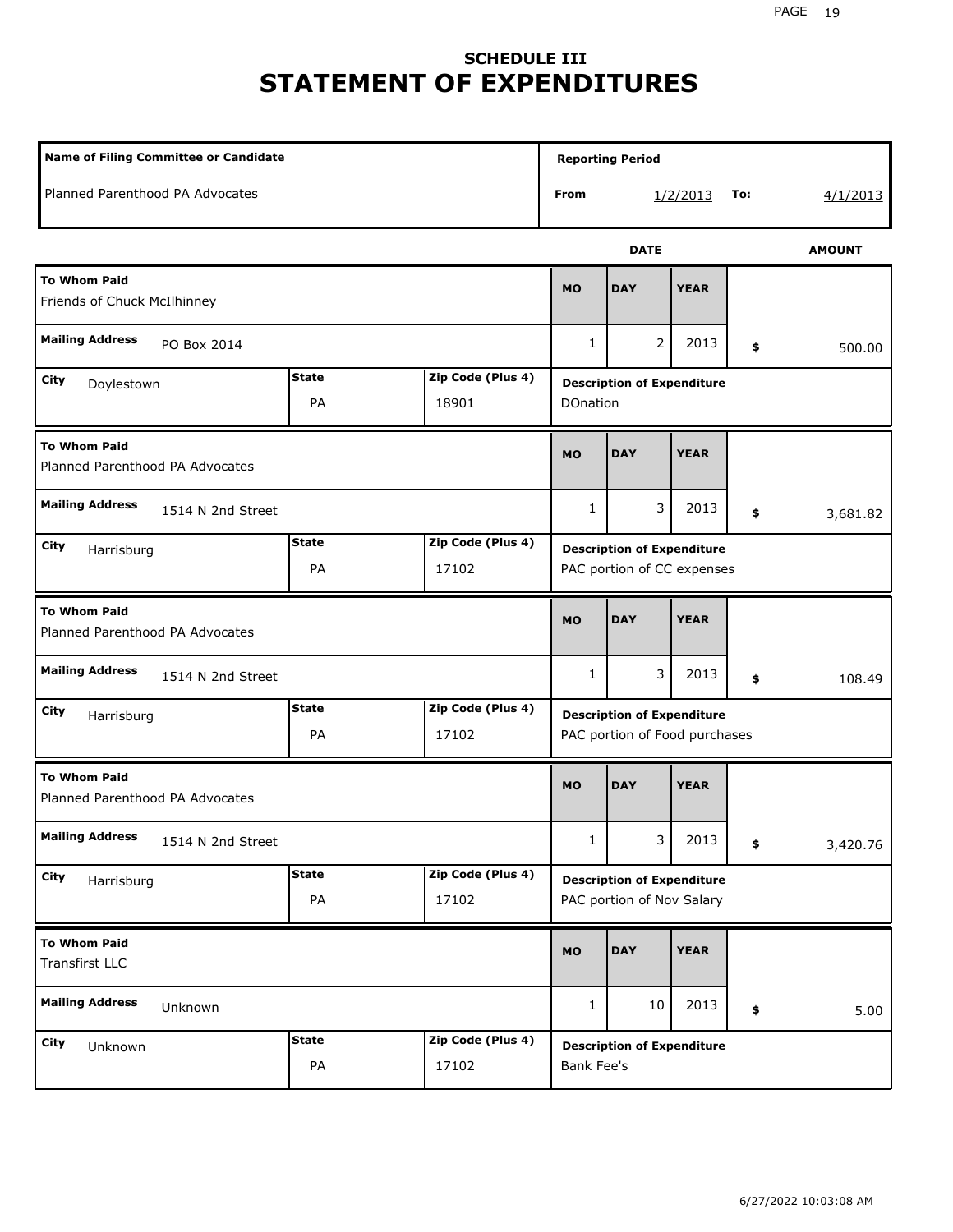| <b>To Whom Paid</b><br>Planned Parenthood PA Advocates     |                    |                                   |                   | <b>MO</b>      | <b>DAY</b>                                                   | <b>YEAR</b> |              |
|------------------------------------------------------------|--------------------|-----------------------------------|-------------------|----------------|--------------------------------------------------------------|-------------|--------------|
| <b>Mailing Address</b>                                     | 1514 N 2nd Street  |                                   |                   | 1              | 14                                                           | 2013        | \$<br>530.27 |
| City<br>Harrisburg                                         |                    | <b>State</b>                      | Zip Code (Plus 4) |                | <b>Description of Expenditure</b>                            |             |              |
| PA<br>17102                                                |                    |                                   |                   |                | PAC portion of Dec CC purchases                              |             |              |
| <b>To Whom Paid</b><br>Planned Parenthood PA Advocates     |                    |                                   |                   |                | <b>DAY</b>                                                   | <b>YEAR</b> |              |
| <b>Mailing Address</b><br>1514 N 2nd Street                |                    |                                   |                   | $\mathbf{1}$   | 14                                                           | 2013        | \$<br>203.67 |
| <b>State</b><br>Zip Code (Plus 4)<br>City<br>Harrisburg    |                    |                                   |                   |                | <b>Description of Expenditure</b>                            |             |              |
|                                                            |                    | PA                                | 17102             |                | PAC portion of Dec office allocation                         |             |              |
| <b>To Whom Paid</b><br>Planned Parenthood NEMPBC           |                    |                                   |                   | <b>MO</b>      | <b>DAY</b>                                                   | <b>YEAR</b> |              |
| <b>Mailing Address</b><br>PO Box 813                       |                    |                                   |                   |                | 18                                                           | 2013        | \$<br>445.41 |
| City<br>Trexlertown                                        |                    | <b>State</b>                      | Zip Code (Plus 4) |                | <b>Description of Expenditure</b>                            |             |              |
|                                                            |                    | PA                                | 18087             |                | Expense Reimbursement                                        |             |              |
| <b>To Whom Paid</b><br>Casey Schreiner                     |                    |                                   |                   |                |                                                              |             |              |
|                                                            |                    |                                   |                   | <b>MO</b>      | <b>DAY</b>                                                   | <b>YEAR</b> |              |
| <b>Mailing Address</b>                                     | 500 College Avenue |                                   |                   | 1              | 28                                                           | 2013        | \$<br>100.00 |
| City                                                       |                    | <b>State</b>                      | Zip Code (Plus 4) |                |                                                              |             |              |
| Swarthmore                                                 |                    | PA                                | 19081             |                | <b>Description of Expenditure</b><br>Canvasser reimbursement |             |              |
| <b>To Whom Paid</b><br>Citizens for Hughes                 |                    |                                   |                   | <b>MO</b>      | <b>DAY</b>                                                   | <b>YEAR</b> |              |
| <b>Mailing Address</b>                                     | PO Box 13031       |                                   |                   | $\overline{2}$ | 7                                                            | 2013        | \$<br>500.00 |
| City                                                       |                    | <b>State</b>                      | Zip Code (Plus 4) |                |                                                              |             |              |
| Philadelphia                                               |                    | PA                                | 19101             | Donation       | <b>Description of Expenditure</b>                            |             |              |
| <b>To Whom Paid</b><br>House Democratic Campaign Committee |                    |                                   |                   | <b>MO</b>      | <b>DAY</b>                                                   | <b>YEAR</b> |              |
| <b>Mailing Address</b>                                     |                    | PO BOX 555 FEDERAL SQUARE STATION |                   | $\overline{2}$ | 8                                                            | 2013        | \$<br>500.00 |
| City<br>HARRISBURG                                         |                    | <b>State</b>                      | Zip Code (Plus 4) |                | <b>Description of Expenditure</b>                            |             |              |

H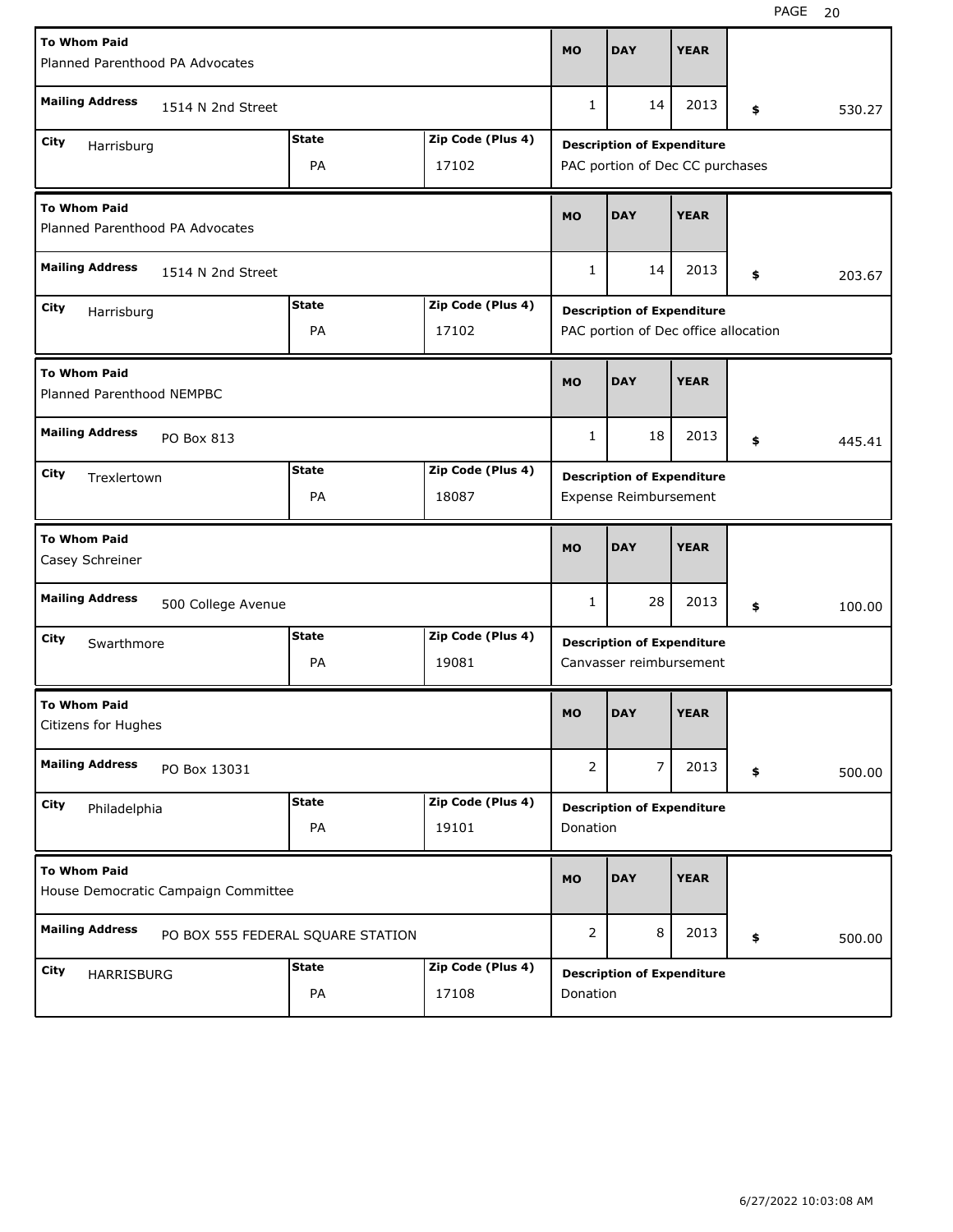| <b>To Whom Paid</b>                                     |              |                                   | <b>MO</b>                         | <b>DAY</b>                        | <b>YEAR</b> |    |        |  |  |
|---------------------------------------------------------|--------------|-----------------------------------|-----------------------------------|-----------------------------------|-------------|----|--------|--|--|
| Planned Parenthood PA Advocates                         |              |                                   |                                   |                                   |             |    |        |  |  |
| <b>Mailing Address</b><br>1514 N 2nd Street             |              |                                   | 2                                 | 11                                | 2013        | \$ | 502.38 |  |  |
| City<br>Harrisburg                                      | <b>State</b> | Zip Code (Plus 4)                 | <b>Description of Expenditure</b> |                                   |             |    |        |  |  |
|                                                         | PA           | 17102                             |                                   | PAC portion of dec salary         |             |    |        |  |  |
| <b>To Whom Paid</b><br>Amanda Epstein                   | <b>MO</b>    | <b>DAY</b>                        | <b>YEAR</b>                       |                                   |             |    |        |  |  |
| <b>Mailing Address</b><br>500 College Avenue            | 2            | 11                                | 2013                              | \$                                | 50.00       |    |        |  |  |
| <b>State</b><br>Zip Code (Plus 4)<br>City<br>Swarthmore |              |                                   |                                   | <b>Description of Expenditure</b> |             |    |        |  |  |
|                                                         | PA           | 19081                             |                                   | Canvasser Reimbursement           |             |    |        |  |  |
| <b>To Whom Paid</b><br><b>Transfirst LLC</b>            |              |                                   | <b>MO</b>                         | <b>DAY</b>                        | <b>YEAR</b> |    |        |  |  |
| <b>Mailing Address</b><br>Unknown                       |              |                                   |                                   |                                   | 2013        | \$ | 5.00   |  |  |
| City<br>Unknown                                         |              | <b>Description of Expenditure</b> |                                   |                                   |             |    |        |  |  |
|                                                         | PA           | 17102                             | <b>Bank Fee's</b>                 |                                   |             |    |        |  |  |
|                                                         |              |                                   |                                   |                                   |             |    |        |  |  |
| <b>To Whom Paid</b><br>Corey Carmichael                 |              |                                   | <b>MO</b>                         | <b>DAY</b>                        | <b>YEAR</b> |    |        |  |  |
| <b>Mailing Address</b><br>500 College Avenue            |              |                                   | 2                                 | 22                                | 2013        | \$ | 50.00  |  |  |
| City<br>Swarthmore                                      | <b>State</b> | Zip Code (Plus 4)                 |                                   | <b>Description of Expenditure</b> |             |    |        |  |  |
|                                                         | PA           | 19081                             |                                   | Canvasser Reimbursement           |             |    |        |  |  |
| <b>To Whom Paid</b><br>Planned Parenthood PA Advocates  |              |                                   | <b>MO</b>                         | <b>DAY</b>                        | <b>YEAR</b> |    |        |  |  |
| <b>Mailing Address</b><br>1514 N 2nd Street             |              |                                   | $\overline{2}$                    | 26                                | 2013        | \$ | 331.47 |  |  |
| City                                                    | <b>State</b> | Zip Code (Plus 4)                 |                                   | <b>Description of Expenditure</b> |             |    |        |  |  |
| Harrisburg                                              | PA           | 17102                             |                                   | Jan Salary ALlocation             |             |    |        |  |  |
| <b>To Whom Paid</b><br>Planned Parenthood PA Advocates  |              |                                   | <b>MO</b>                         | <b>DAY</b>                        | <b>YEAR</b> |    |        |  |  |
| <b>Mailing Address</b><br>1514 N 2nd Street             |              |                                   | 2                                 | 26                                | 2013        | \$ | 75.00  |  |  |
| City<br>Harrisburg                                      | <b>State</b> | Zip Code (Plus 4)                 |                                   | <b>Description of Expenditure</b> |             |    |        |  |  |